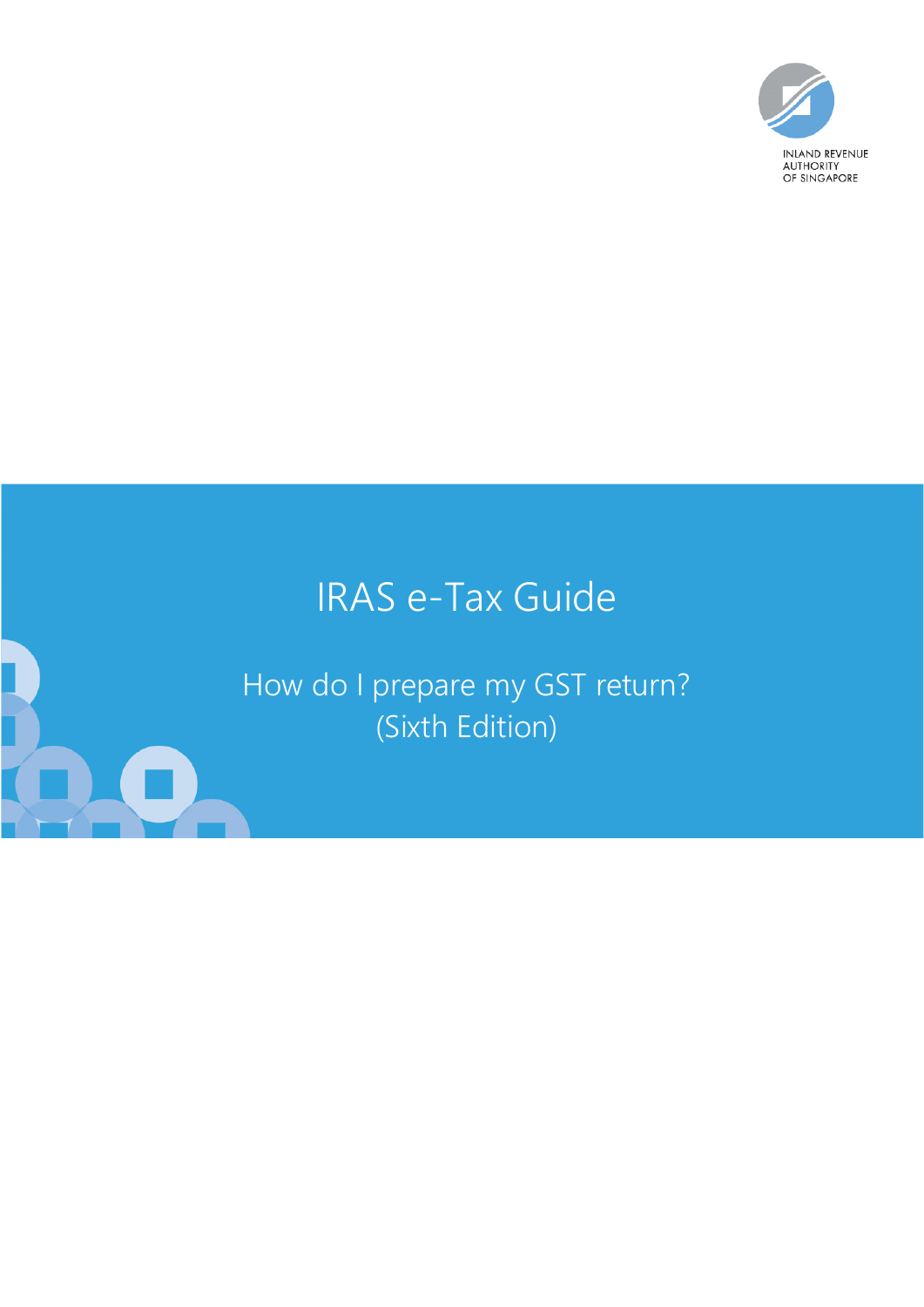Published by Inland Revenue Authority of Singapore

Published on 29 Oct 2021

First Edition on 31 Jul 2014 Second Edition on 25 Mar 2015 Third Edition on 01 Apr 2016 Fourth Edition on 14 Dec 2018 Fifth Edition on 26 Jul 2019

Disclaimers: IRAS shall not be responsible or held accountable in any way for any damage, loss or expense whatsoever, arising directly or indirectly from any inaccuracy or incompleteness in the Contents of this e-Tax Guide, or errors or omissions in the transmission of the Contents. IRAS shall not be responsible or held accountable in any way for any decision made or action taken by you or any third party in reliance upon the Contents in this e-Tax Guide. This information aims to provide a better general understanding of taxpayers' tax obligations and is not intended to comprehensively address all possible tax issues that may arise. While every effort has been made to ensure that this information is consistent with existing law and practice, should there be any changes, IRAS reserves the right to vary our position accordingly.

© Inland Revenue Authority of Singapore

All rights reserved. No part of this publication may be reproduced or transmitted in any form or by any means, including photocopying and recording without the written permission of the copyright holder, application for which should be addressed to the publisher. Such written permission must also be obtained before any part of this publication is stored in a retrieval system of any nature.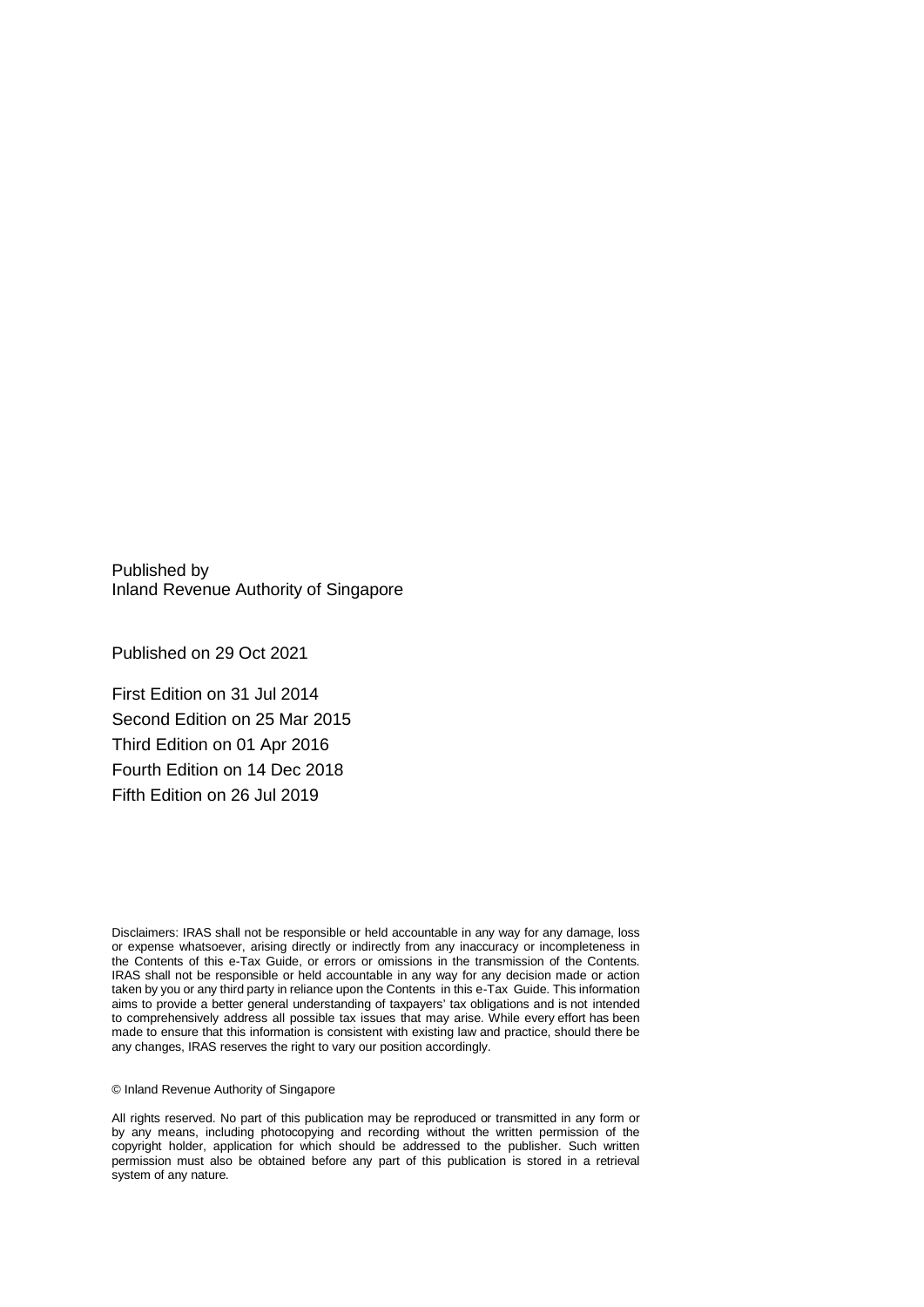## **Table of Contents**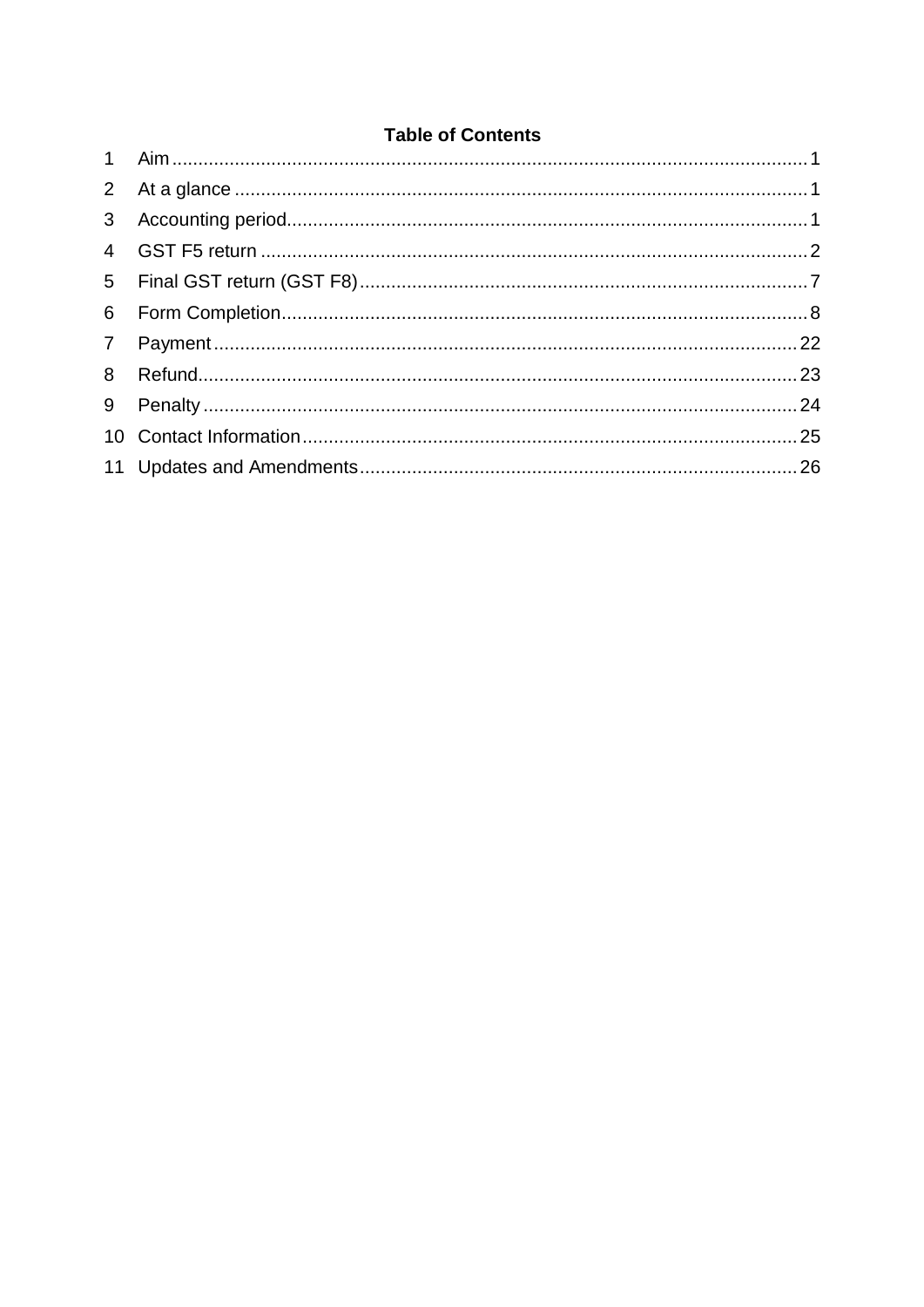#### **1 Aim**

- 1.1 This e-Tax Guide explains how to prepare your GST F5 return correctly and the penalties for failing to submit your GST return and make payment on time.
- 1.2 You should read this guide if you are a GST-registered person and require assistance on the completion of your GST return.

#### **2 At a glance**

2.1 As a GST-registered business, you are required to submit the GST return (i.e. GST F5/F8) to the Comptroller of GST within one month from the end of your accounting period. In your return, you need to declare your sale of goods and services to your customers, your purchases from GSTregistered businesses, the GST collected and GST to be claimed for the relevant accounting periods.

#### **3 Accounting period**

3.1 Accounting period refers to the period covered by the GST return.

#### 3.2 **Quarterly (three month) accounting period**

- 3.2.1 The standard accounting period is three months. Upon the approval of your GST registration, you will be given quarterly accounting period unless you have indicated otherwise in the application form.
- 3.2.2 The quarterly accounting periods is dependent on your financial yearend (FYE) as shown in the table below.

| <b>FYE</b>                         |                                                                      | Jan, Apr, Jul, Oct   Feb, May, Aug, Nov   Mar, Jun, Sep, Dec            |                                                                      |
|------------------------------------|----------------------------------------------------------------------|-------------------------------------------------------------------------|----------------------------------------------------------------------|
| Quarterly<br>accounting<br>periods | 1 Nov - 31 Jan<br>1 Feb - 30 Apr<br>1 May - 31 Jul<br>1 Aug - 31 Oct | 1 Dec - 28/29 Feb<br>1 Mar - 31 May<br>1 Jun - 31 Aug<br>1 Sep - 30 Nov | 1 Jan - 31 Mar<br>1 Apr - 30 Jun<br>1 Jul - 30 Sep<br>1 Oct - 31 Dec |

#### 3.3 **Monthly accounting period**

3.3.1 You can apply for a monthly accounting period if you are likely to receive GST refunds regularly. Your application will be subject to review and approval.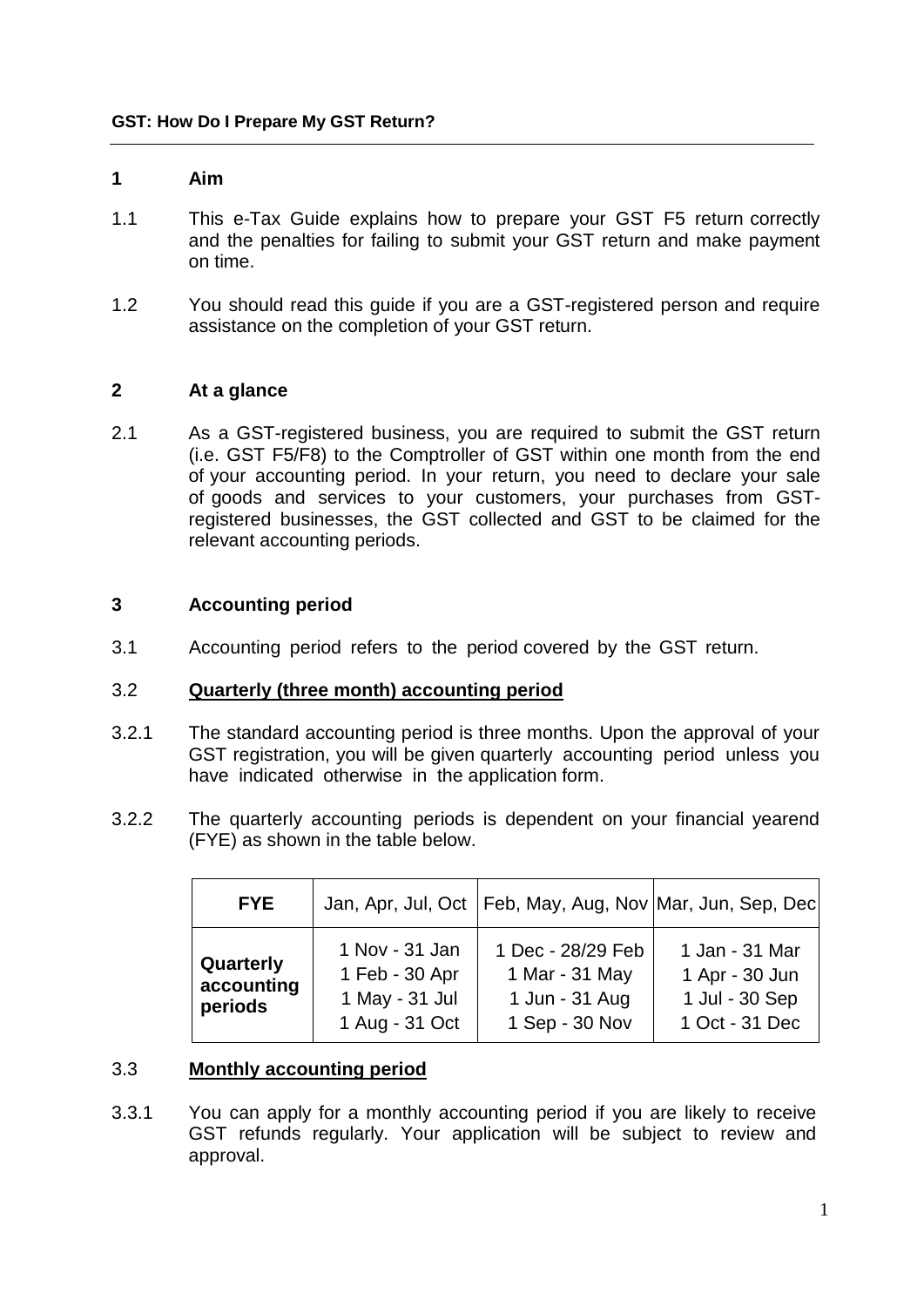## 3.4 **Change of accounting periods**

- 3.4.1 If there is a change in your business circumstances (e.g. such that you expect to receive GST refunds regularly) or financial year end, please send us an email via myTax Portal to apply for a change in your accounting period with the following details:
	- (a) Your reason for the request for the change of accounting periods; and
	- (b) The proposed accounting period (quarterly or monthly).
- 3.4.2 Your application will be subject to review and approval.

#### 3.5 **Accounting periods that do not end on the last day of the month (special accounting period)**

- 3.5.1 You are required to send us an email via myTax Portal with the following details to request for accounting periods that do not coincide with the last day of the calendar months:
	- (a) Your reason for the request; and
	- (b) The dates of each accounting period.
- 3.5.2 Please submit the request at least 30 days before the start of the first accounting period and ensure that the dates of the accounting periods are continuous with no missing dates. Your application will be subject to review and approval.

#### **4 GST F5 return**

#### 4.1 **Electronic filing (e-Filing)**

- 4.1.1 It is compulsory to e-File your GST F5 return via myTax.iras.gov.sg under the law [Regulation 53 of the GST (General) Regulations].
- 4.1.2 You must e-File your return within one month after the end of each accounting period.
- 4.1.3 Only authorised persons can e-File your GST return. You can authorise your staff or third party to act on your behalf for GST matters as a "Preparer" or "Approver". A Preparer can only prepare the GST return for the Approver to review and submit to IRAS. An Approver will have to review the draft GST return prepared by a Preparer and complete the submission to IRAS. It is a good practice for both the Preparer and Approver to inform each other if there are any returns pending the other's action.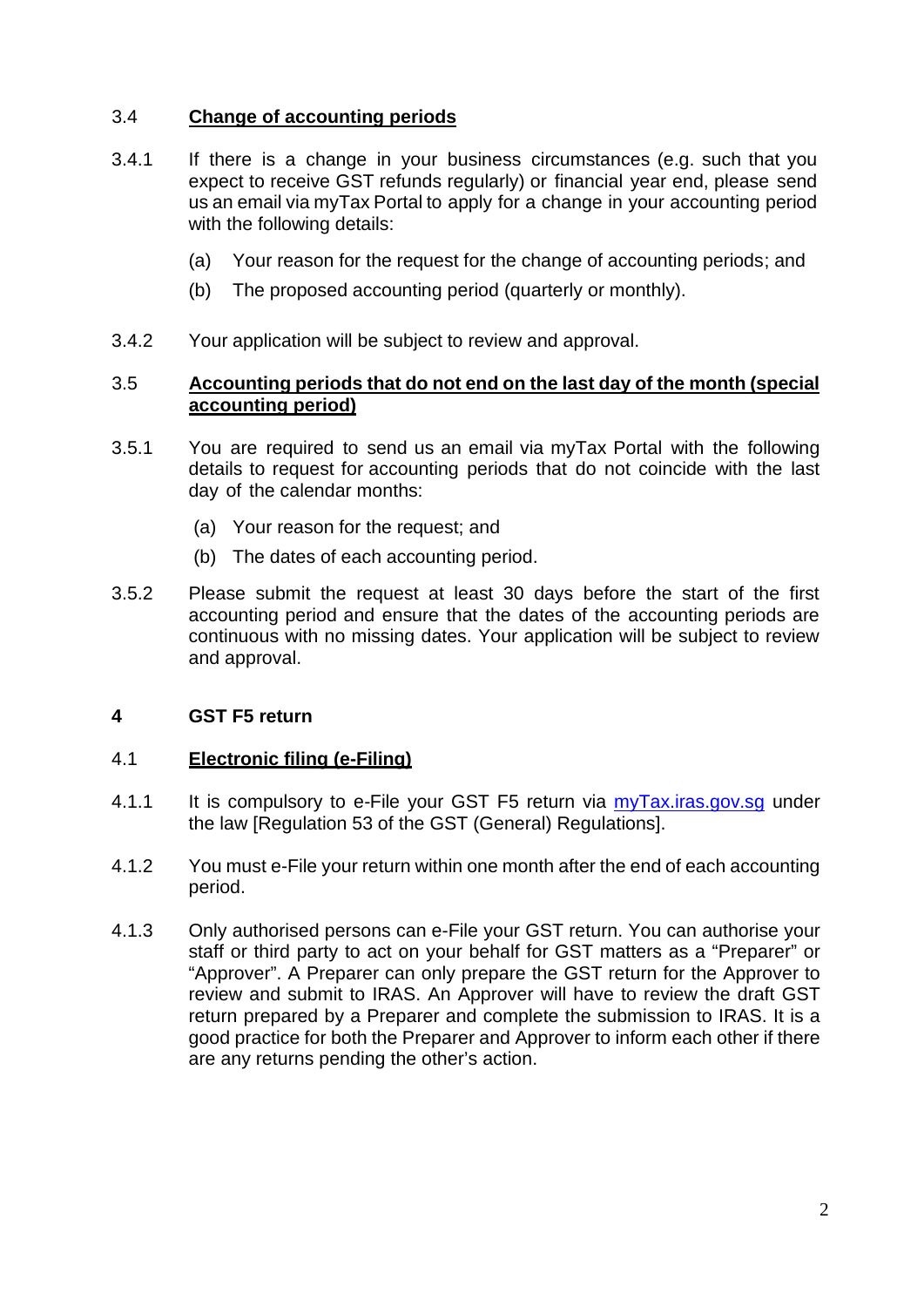## 4.2 **Due date for the submission of GST return**

4.2.1 Please ensure that your GST return is submitted within one month after the end of your accounting period. A late submission penalty of \$200 will be imposed on any GST return not filed on time.

| Example:                |                          |                        |  |  |
|-------------------------|--------------------------|------------------------|--|--|
| <b>Filing Frequency</b> | <b>Accounting Period</b> | <b>Filing Due Date</b> |  |  |
| Monthly                 | 1 Jul 2019 - 31 Jul 2019 | 31 Aug 2019            |  |  |
| Quarterly               | 1 Jul 2019 - 30 Sep 2019 | 31 Oct 2019            |  |  |

4.2.2 You are required to submit a "nil" return even if there is no business transaction for the accounting period.

#### **Extension of due date for submission of GST return**

- 4.2.3 No extension will be granted, as the timeline of up to one month from the end of the accounting period for businesses to file their GST returns is a reasonable one.
- 4.2.4 Exceptions will only be made for newly registered businesses and for extenuating circumstances such as:

| S/N | <b>Acceptable reasons</b>                                                                              | <b>Example of</b><br><b>Documents</b><br><b>Required</b> | <b>Maximum</b><br>extension from<br>filing due date |
|-----|--------------------------------------------------------------------------------------------------------|----------------------------------------------------------|-----------------------------------------------------|
| 1   | Newly GST-registered<br>businesses (1 <sup>st</sup> return)                                            | NIL                                                      | 1 month                                             |
| 2   | Fire disaster                                                                                          | Police report,<br>Insurance claim                        |                                                     |
| 3   | Breakdown of<br>computer system                                                                        | IT servicing report                                      |                                                     |
| 4   | Purchase of new<br>accounting software                                                                 | <b>Tax Invoice</b>                                       |                                                     |
| 5   | Key accounting<br>personnel on long<br>medical leave (more than<br>1 week) or hospitalization<br>leave | Medical /<br>hospitalization<br>certificate              | 2 weeks                                             |
| 6   | Re-structuring of<br>company                                                                           | Notice of<br>restructuring, media<br>release             |                                                     |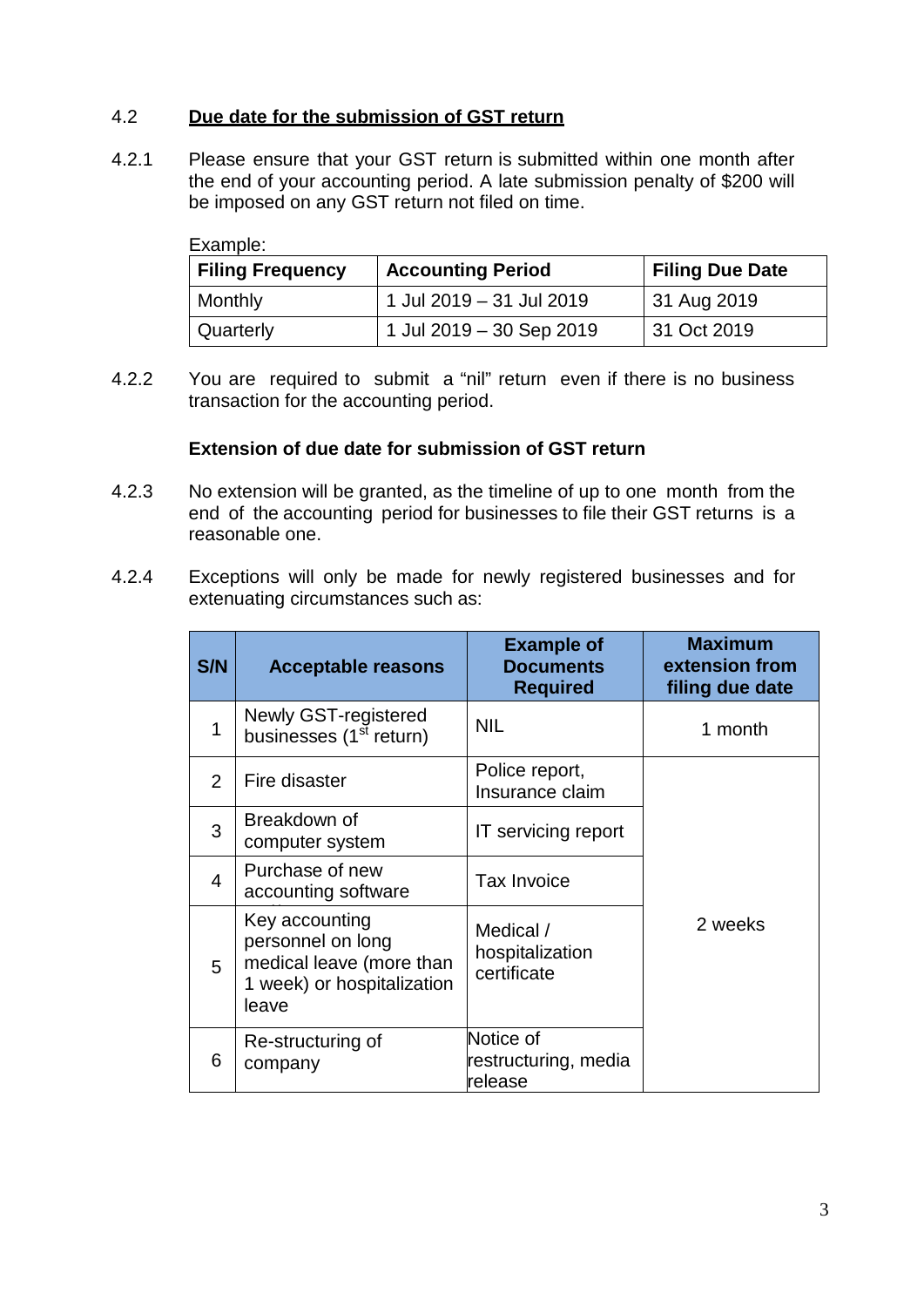- 4.2.5 All requests for extension should be made before the filing due date. If this is your first GST return, you can call the GST helpline to request for extension. For the other reasons stated above, please email us, furnishing the reason and supporting documents. Please note that all requests for extension of the return are subject to approval.
- 4.2.6 Below are scenarios where **no** extension will be granted:
	- (a) Staff on maternity leave
	- (b) Director or key accounts personnel is overseas
	- (c) Staff has resigned without proper handover
	- (d) Closing of accounts at year-end
	- (e) New accounts personnel do not know how to handle GST matters
	- (f) No computer (computers are available for your use at the Taxpayer & Business Service Centre in IRAS)
	- (g) Not enough manpower to handle GST matters

#### **Correction of errors in GST return**

- 4.2.7 If you have made errors in your submitted GST F5/F7/F8, you should file GST F7 to correct the errors.
- 4.2.8 If the only error made in the GST return is the value of revenue (Box 13), you are not required to adjust the revenue figure. Please ensure that you report the correct revenue value for the subsequent returns.
- 4.2.9 As a concession, you can adjust for the errors made in your next GST F5 if you meet both of the following criteria:
	- (a) The net GST amount in error\* (i.e. output tax error input tax error) for all the affected prescribed accounting periods is not more than \$1,500.
	- (b) The summation of non-GST amounts in error^ for (each of) the affected accounting periods is not more than 5% of the total value of supplies declared in the submitted GST return (i.e. Box 4). Where there was no supply made in the affected accounting period, the 5% rule will be applied to the total value of the taxable purchases.

\* GST amount in error refers to the error amount for Box 6 (output tax due) and/or Box 7 (input tax and refund claimed) of your submitted GST return.

^ Non-GST amounts in error refer to the amount of all other errors made in your submitted GST returns that are not GST errors, e.g. an error made to the value declared in Box 1 (Total value of standard-rated supplies), Box 2 (Total value of zero-rated supplies) or Box 5 (Total value of taxable purchases).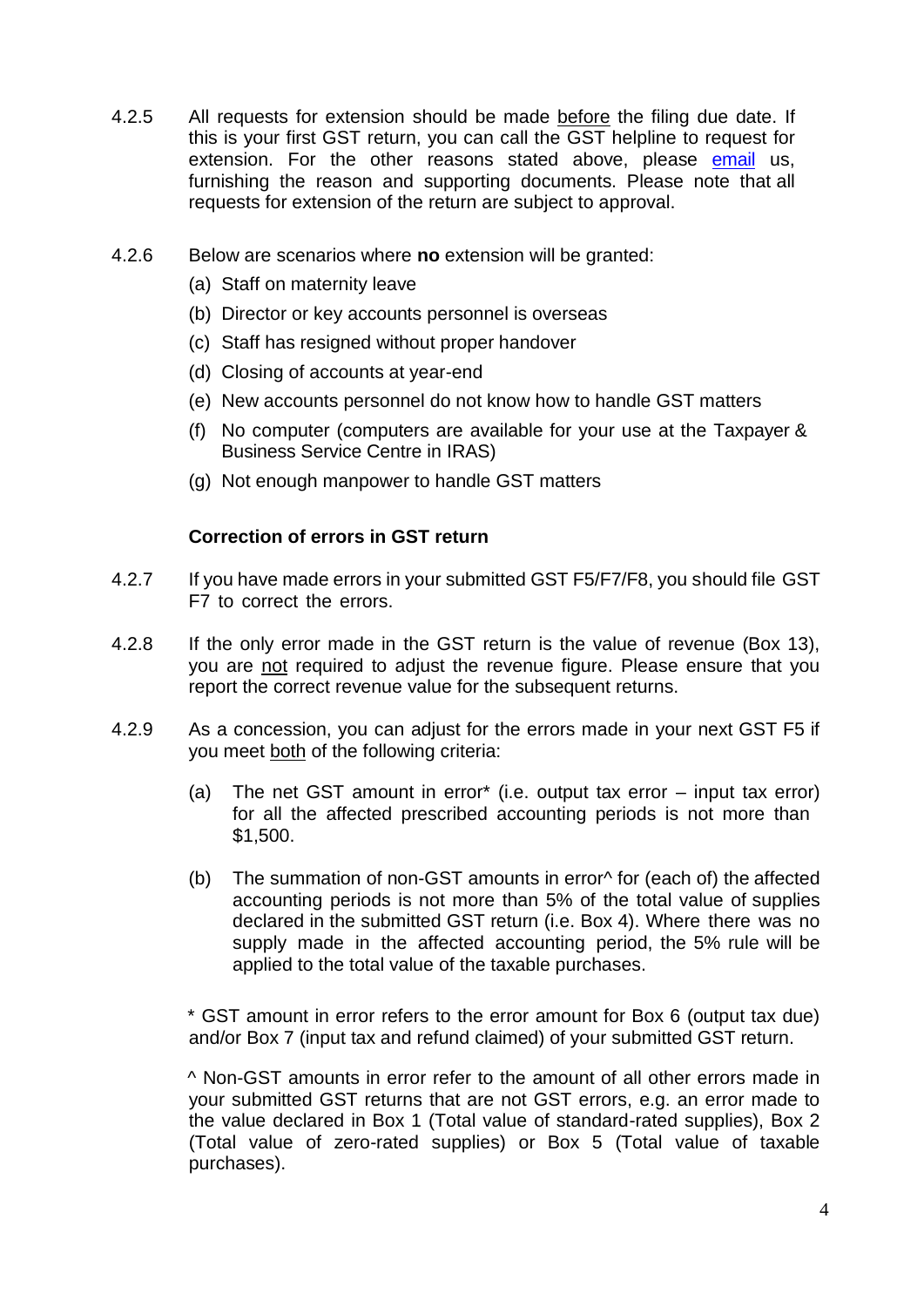4.2.10 If you do not satisfy both of the conditions stated above, please submit a GST F7 or the affected accounting period(s).

#### Example

Company A has omitted the following in its GST F5 for the accounting period ending 31 December 2019:

Standard-rated supply:

- o Value of supply: \$10,000 (excluding GST)
- o GST: \$700

Zero-rated supply:

o Value of supply: \$2,000

Taxable purchase:

- o Value of taxable purchase: \$1,000 (excluding GST)
- o GST: \$70

The total value of supplies declared in the GST F5 for the accounting period ending 31 December 2019 is \$20,000.

Criteria (a) met:

Net GST amount in error = \$700 - \$70 = \$630 (not more than \$1,500)

Criteria (b) not met:

Summation of non-GST amounts in error  $= $10,000 + $2,000 + $1,000$  $= $13,000$ 

Non-GST amounts in error as a percentage of total value of supplies  $=$  (\$13,000 / \$20,000 x 100%)

 $= 65\%$  (more than 5% of total value of supplies)

Since Company A did not meet both criteria, it is required to correct the errors by filing the GST F7 for the accounting period ending 31 December 2019.

- 4.2.11 You are required to fill in the correct figures for all boxes in the GST F7 as it will supersede the previous GST return filed for the same accounting period.
- 4.2.12 Any person authorised as a "Preparer" or "Approver" may request for GST F7 by logging in via myTax.iras.gov.sg [Select GST > File GST Return / Edit Past Return].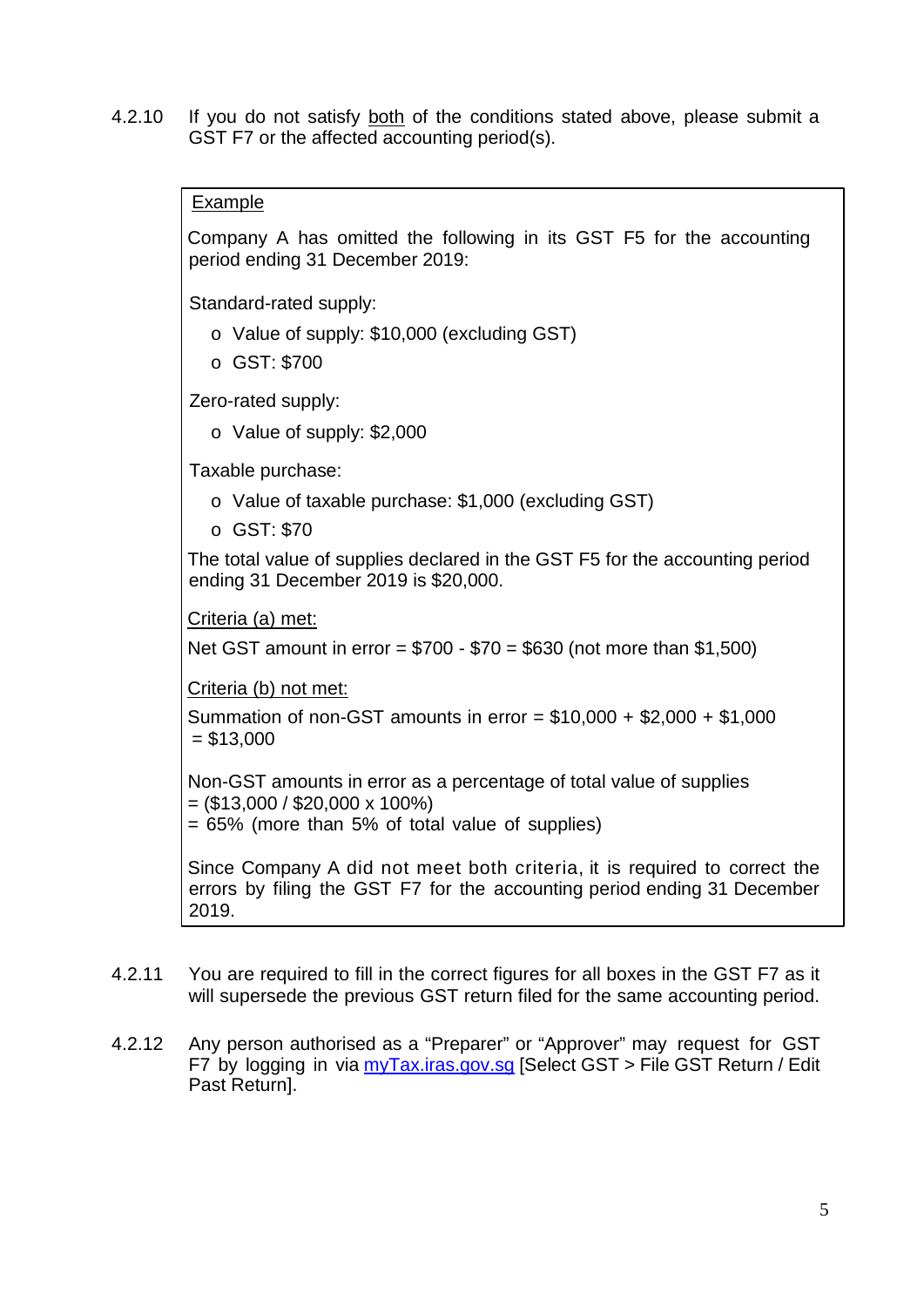## **Consolidation of errors made in more than one accounting period**

4.2.13 You can consolidate the errors and report them in one GST F7 on a yearly basis (i.e. financial, calendar or tax year basis). You should report the total revised values in the GST F7 in the last accounting period of the year.

#### Example

You file GST returns quarterly and have made errors in the accounting periods of January 2019 – March 2019, April 2019 – June 2019, July 2019 – September 2019 and October 2019 – December 2019. The net output GST underaccounted for these four periods is \$2000.

You can request for GST F7 for the accounting period ending 31 December 2019. In the GST F7, you should:

- Report the figures from the original GST return for the accounting period ending 31 December 2019; and
- The consolidated errors from 1 January 2019 to 31 December 2019.

The original output tax declared in GST F5 for the accounting period ending 31 December 2019 is \$5,000. Hence, in the GST F7, you should declare \$7,000 (5,000+2,000) as your output tax (Box 7) and state in the "Description of Errors" box that "Total output GST of \$2,000 was under-accounted for the accounting periods between 01/01/2019 to 31/12/2019".

#### **Timeline to correct errors in past returns**

4.2.14 You should correct your error as soon as you uncover them. Errors must be corrected within five years from the end of the relevant GST accounting period. If the errors are corrected after one year from the end of the relevant GST accounting period, penalties may be imposed.

#### Example:

You file GST returns quarterly and have made errors for the accounting period 1 October 2019 – 31 December 2019. You should request for a GST F7 as soon as you uncover the error and file the F7 immediately. The error should be corrected no later than 31 December 2024. You will not be able to correct errors made in the accounting period October 2019 – December 2019 on or after 1 January 2025.

4.2.15 If you have passed the timeline to correct errors made in past returns, you do not need to submit GST F7.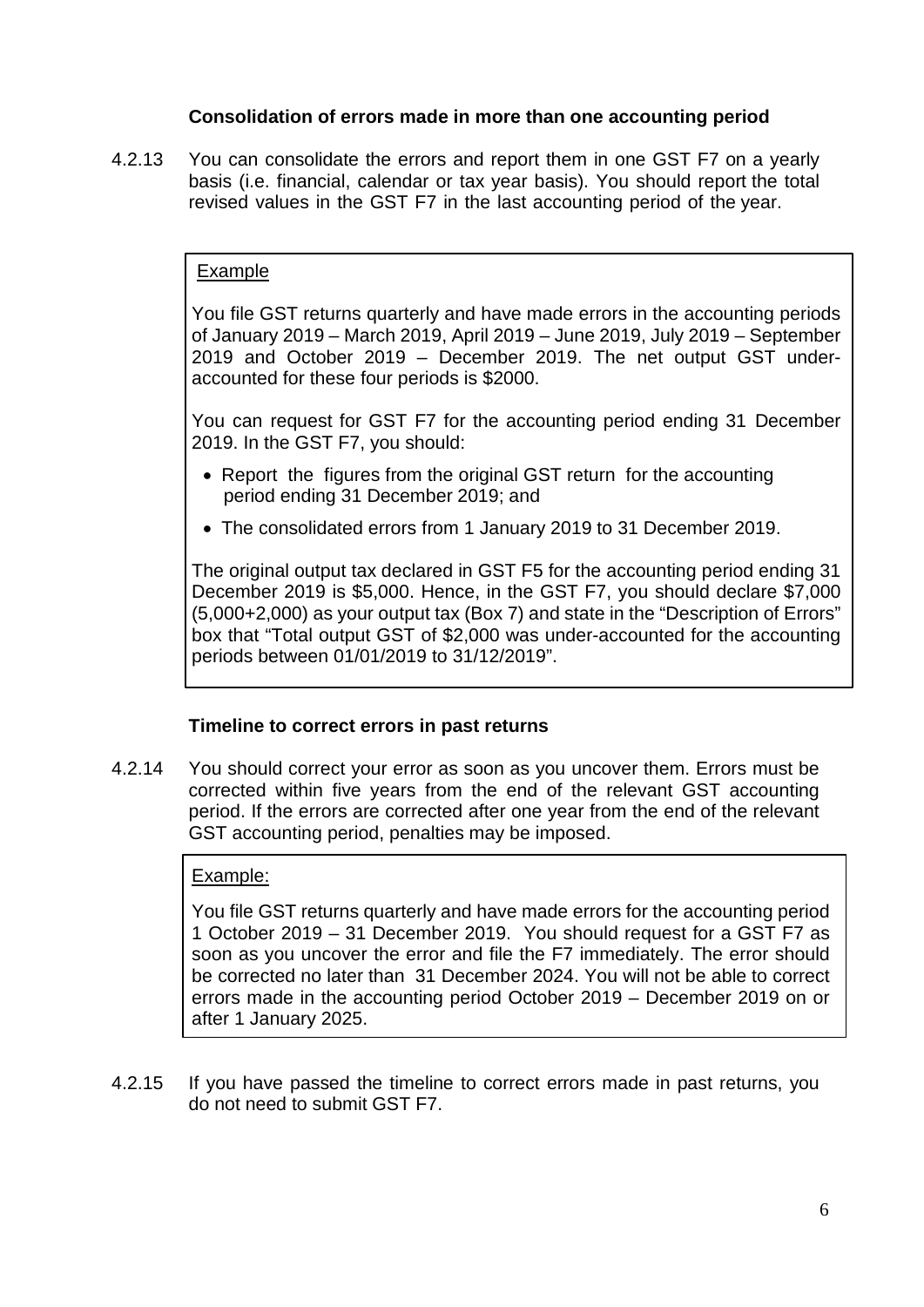## **5 Final GST return (GST F8)**

- 5.1 When your application to cancel your GST registration is approved, you will be notified of the effective date of your GST de-registration.
- 5.2 You are required to file GST F8 (final GST return) to account for output tax on taxable assets (including capital assets and inventories) that you have held on hand as at the last day of GST registration. You are deemed to have supplied the business assets in the course of your business although you have not actually sold the goods.
- 5.3 GST has to be accounted for (at the prevailing rate) based on the open market value on the last day of GST registration. Open market value refers to the selling price excluding GST if you purchase the asset on that day.
- 5.4 You do not need to account for output tax on your assets under any of the following circumstances:
	- (a) If the total value of all your business assets (which you have claimed the input tax previously) held on hand as at the last day of registration is not more than S\$10,000.
	- (b) If you have transferred the whole business as a going concern to another GST-registered business.
	- (c) The business is carried on by another person who is deemed to be a taxable person in the case where the taxable person is under liquidation, receivership or where the taxable person has died or is incapacitated.
- 5.5 The following goods are required to be included in the calculation of the value of your business assets for purpose of paragraph 5.4(a):
	- (a) You had claimed input GST on the assets previously. This excludes purchase of goods from non-GST registered businesses but includes goods imported under the Major Exporter Scheme or Approved Third Party Logistics Company Scheme (you are deemed to have claimed input tax under these schemes previously).
	- (b) The goods were acquired as part of the assets of a business which was transferred to you as a going concern by another GST-registered person.
- 5.6 If you expect a refund from the Comptroller, you are advised to not close your bank account until the refund has been made to you. Refund can only be made to the business and not to the directors or partners.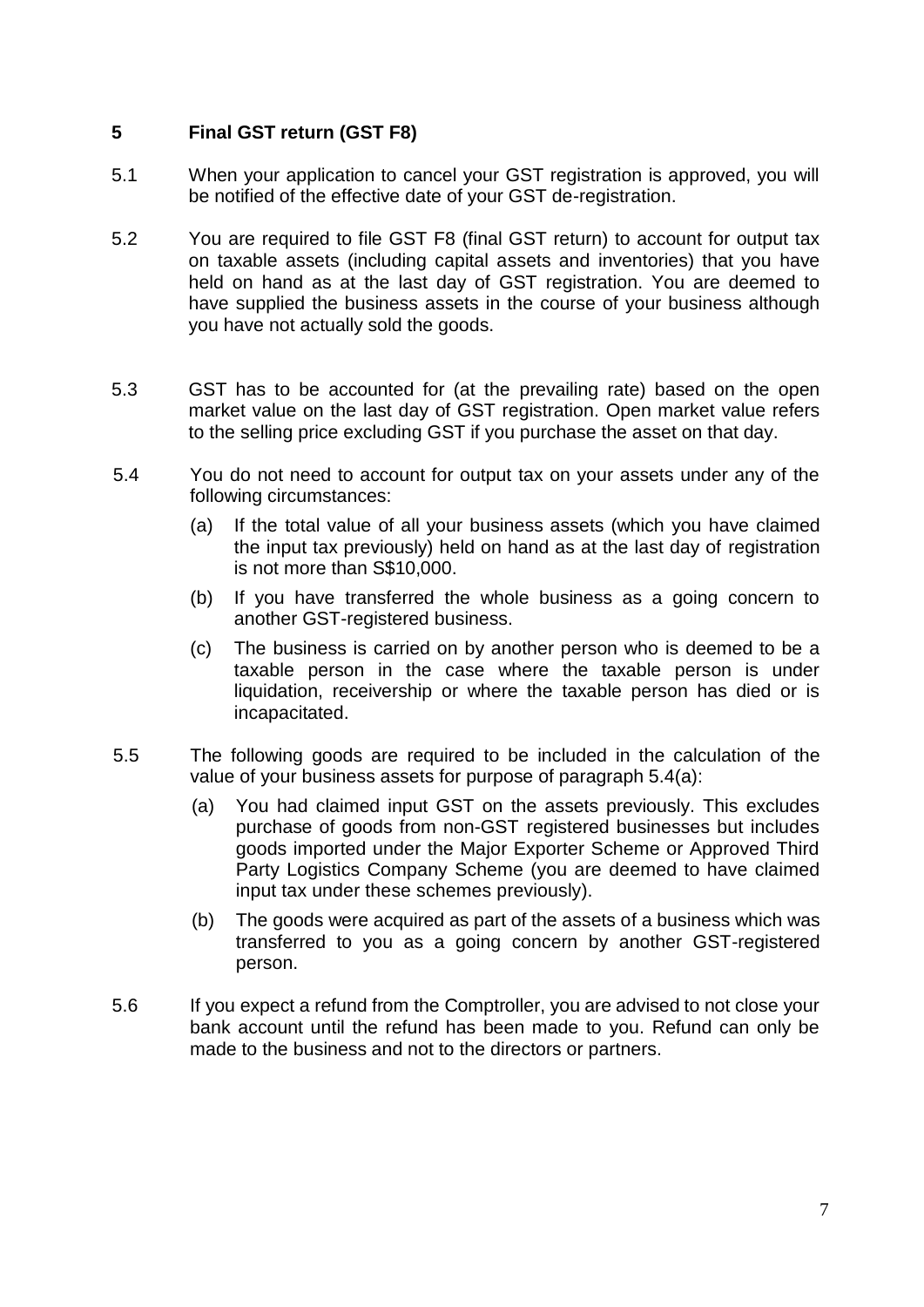## **6 Form Completion**

## 6.1 **Box 1: Total value of standard-rated supplies**

- 6.1.1 Box 1 refers to the value of your supplies which are subject to GST. This value should exclude any GST amount. For example, if you have sold goods for \$100 with \$7 of GST, you should account for \$100 in Box 1 and \$7 in Box 6.
- 6.1.2 The value of each supply should be tracked separately from its output tax.

|     | Include the following:                                                                                                                               |  |  |  |  |
|-----|------------------------------------------------------------------------------------------------------------------------------------------------------|--|--|--|--|
|     | Supplies of goods made in the course of your business, such as:                                                                                      |  |  |  |  |
|     | Sale of goods to customers (including relevant supplies made by<br>you that were subject to customer accounting), government bodies,<br>tourists     |  |  |  |  |
|     | Sale of goods at discounted value (after deducting discount value)<br>$\bullet$                                                                      |  |  |  |  |
|     | Deposits received as part payment<br>$\bullet$                                                                                                       |  |  |  |  |
|     | <b>Consignment sales</b><br>$\bullet$                                                                                                                |  |  |  |  |
|     | Sales through vending machines<br>$\bullet$                                                                                                          |  |  |  |  |
|     | Net takings from betting and gaming transactions<br>$\bullet$                                                                                        |  |  |  |  |
|     | Construction of properties (residential or commercial)<br>$\bullet$                                                                                  |  |  |  |  |
| (a) | Retention payment received e.g. construction industry<br>$\bullet$                                                                                   |  |  |  |  |
|     | Lease of commercial properties<br>$\bullet$                                                                                                          |  |  |  |  |
|     | Letting of hotel rooms<br>$\bullet$                                                                                                                  |  |  |  |  |
|     | Value of new motor vehicles excluding non-taxable items (i.e.<br>COE, PARF, ARF, road tax, registration fees)                                        |  |  |  |  |
|     | Hire purchase<br>$\bullet$                                                                                                                           |  |  |  |  |
|     | Full value of goods sold under discounted sales price scheme,<br>$\bullet$<br>even though the GST is computed on 50% of the selling price            |  |  |  |  |
|     | Full value of goods sold under the gross margin scheme, even<br>though the GST is computed on the gross margin                                       |  |  |  |  |
|     | Inter-company sale of goods (if not under group or divisional<br>registration)                                                                       |  |  |  |  |
|     | Supplies of services made in the course of your business, such as:                                                                                   |  |  |  |  |
|     | Lease of machinery<br>$\bullet$                                                                                                                      |  |  |  |  |
| (b) | Management fee, professional fee, commission, maintenance fee<br>etc.                                                                                |  |  |  |  |
|     | Digital services supplied by overseas suppliers or local/overseas<br>$\bullet$<br>electronic market operators to consumers in Singapore <sup>1</sup> |  |  |  |  |

<sup>&</sup>lt;sup>1</sup> For more information on overseas vendor registration regime, please refer to e-Tax Guide "CST: Taxing imported services by way of an overseas vendor registration regime".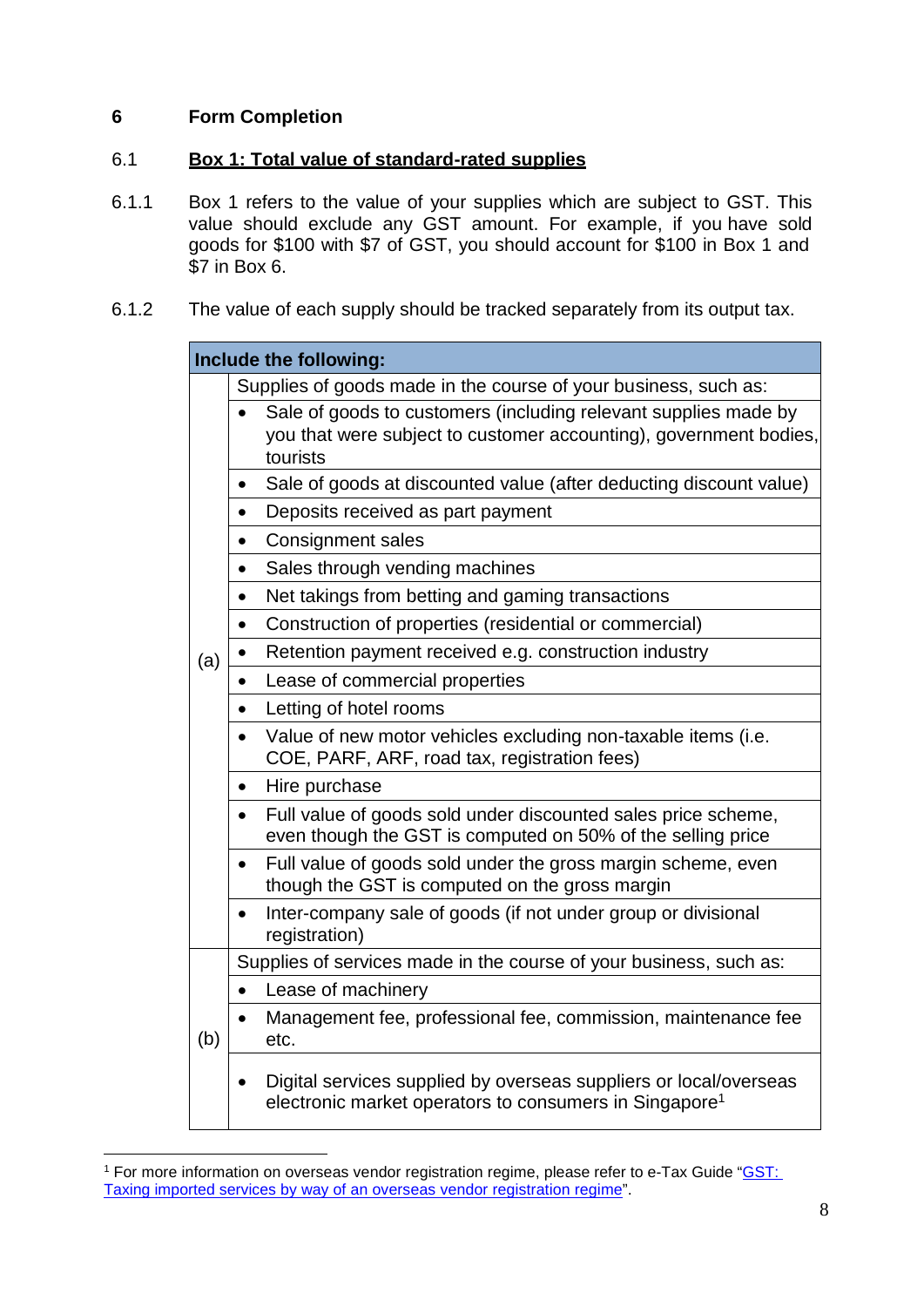|                               | Include the following:                                                                                                                  |  |  |  |
|-------------------------------|-----------------------------------------------------------------------------------------------------------------------------------------|--|--|--|
|                               | Supplies to staff, such as                                                                                                              |  |  |  |
| (c)                           | Takings from vending machine                                                                                                            |  |  |  |
|                               | Canteen takings<br>$\bullet$                                                                                                            |  |  |  |
|                               | Sale of business assets, such as:                                                                                                       |  |  |  |
| (d)                           | Sale of factory building<br>$\bullet$                                                                                                   |  |  |  |
|                               | Sale of private car registered under employee's name but<br>$\bullet$<br>accounted as company's asset                                   |  |  |  |
|                               | Deemed supplies, such as:                                                                                                               |  |  |  |
|                               | Gift of goods for which you have been allowed the input tax and<br>which costs $> $200$ (excluding GST)                                 |  |  |  |
| (e)                           | Business assets put to non-business use for which you have<br>been allowed the input tax on the assets                                  |  |  |  |
|                               | Use of business premises by third party for free for which you<br>$\bullet$<br>have been allowed the input tax on the business premises |  |  |  |
| (f)                           | Full value of goods sold where you have taken something in part<br>exchange or when you trade-in your goods for others                  |  |  |  |
| (g)                           | Sale of imported goods which were consigned to you and imported<br>on behalf of an overseas principal as a Section 33(2) agent          |  |  |  |
| (h)                           | Reimbursement from other businesses in which you have recovered<br>expenses as a separate supply of goods and/or services               |  |  |  |
| (i)                           | Relevant supplies received by you that were subject to customer<br>accounting                                                           |  |  |  |
| (j)                           | Imported services subject to reverse charge                                                                                             |  |  |  |
| <b>Deduct the following:</b>  |                                                                                                                                         |  |  |  |
|                               | The value of goods and/or services for which you have issued a<br>credit note or you have received a debit note, such as:               |  |  |  |
| (k)                           | Sales return<br>$\bullet$                                                                                                               |  |  |  |
|                               | <b>Discounts</b><br>$\bullet$                                                                                                           |  |  |  |
| <b>Exclude the following:</b> |                                                                                                                                         |  |  |  |
| $($ l $)$                     | In-bond sales of goods e.g. sales of overseas goods within zero GST<br>or licensed warehouse                                            |  |  |  |
| (m)                           | Sales of overseas goods within Free Trade Zones but not cleared<br>through Customs checkpoints                                          |  |  |  |
| (n)                           | Out of scope supplies, which include sales from third country trading                                                                   |  |  |  |
| (o)                           | Disbursements (recovery of expenses from another business for<br>goods and/or services that you have paid as an agent)                  |  |  |  |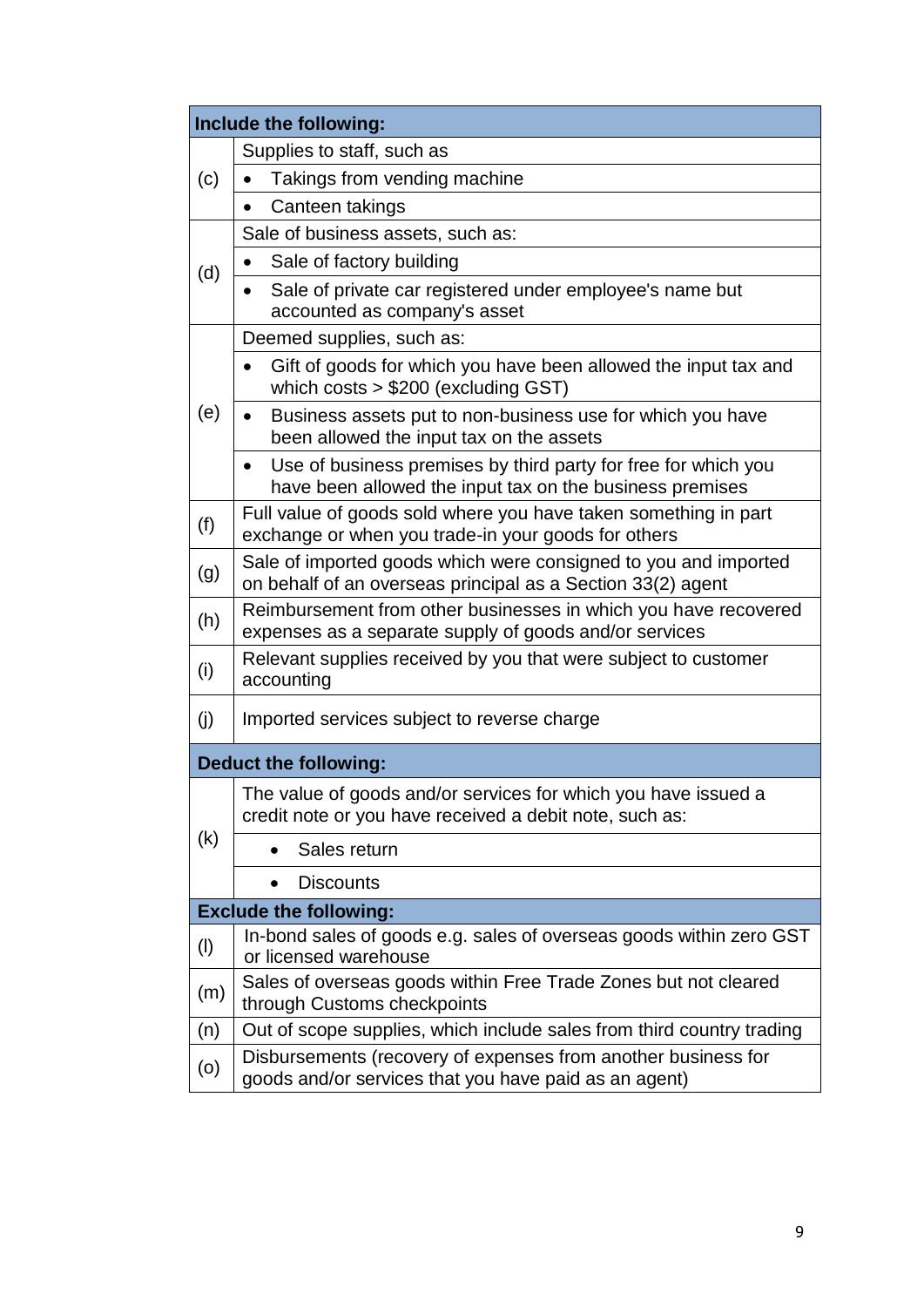| (p) | Sales that you have collected GST erroneously before you are<br>  registered for GST. You are required to write in to the Comptroller<br>with the details (as per IRAS website) <sup>2</sup> and a cheque payment for |
|-----|-----------------------------------------------------------------------------------------------------------------------------------------------------------------------------------------------------------------------|
|     | I the amount of GST wrongfully collected                                                                                                                                                                              |

## 6.2 **Box 2: Total value of zero-rated supplies**

|     | Include the following:                                                                                                                                                                     |  |  |  |
|-----|--------------------------------------------------------------------------------------------------------------------------------------------------------------------------------------------|--|--|--|
| (a) | Supplies of goods, including investment precious metals, which are<br>exported                                                                                                             |  |  |  |
|     | Supplies of international services as listed in section 21(3) of the GST<br>(b) $\vert$ Act <sup>3</sup> . For example, you arrange for international transport of goods and<br>passengers |  |  |  |
|     | Deduct the following:                                                                                                                                                                      |  |  |  |
|     | The value of goods and/or services for which you have issued a credit<br>note or you have received a debit note, such as:                                                                  |  |  |  |
| (c) | Sales returns                                                                                                                                                                              |  |  |  |
|     | <b>Discounts</b>                                                                                                                                                                           |  |  |  |
|     | <b>Exclude the following:</b>                                                                                                                                                              |  |  |  |
| (d) | In-bond sales of goods e.g. sales of overseas goods within zero GST or<br>licensed warehouse                                                                                               |  |  |  |
| (e) | Sales of overseas goods within Free Trade Zones but not cleared                                                                                                                            |  |  |  |
|     | through Customs checkpoints                                                                                                                                                                |  |  |  |
| (f) | Disbursements (recovery of expenses from another business for goods                                                                                                                        |  |  |  |
|     | and/or services that you have paid as an agent)                                                                                                                                            |  |  |  |

#### 6.3 **Box 3: Total value of exempt supplies**

## **Include the following:**

| (a  | Sale and lease of residential properties                                                                                                                                                                                                           |
|-----|----------------------------------------------------------------------------------------------------------------------------------------------------------------------------------------------------------------------------------------------------|
| (b) | Supplies of financial services under Fourth Schedule of the GST Act<br>including any exempt supplies made which qualify to be treated as incidental or taxable supplies under Regulations 28, 29 and 33 of the<br><b>GST (General) Regulations</b> |
| (c) | Sale of investment precious metals in Singapore                                                                                                                                                                                                    |

6.3.1 The following table lists the various types of exempt transactions for financial services and the value of exempt supply that you should report in Box 3.

<sup>&</sup>lt;sup>2</sup> Please refer to our webpage on "Voluntary disclosure for wrongful collection of GST" for more information. (www.iras.gov.sg > Taxes > Goods & Services Tax (GST) > GST

Registration/Deregistration > Voluntary disclosure for wrongful collection of GST)

<sup>&</sup>lt;sup>3</sup> Please refer to our webpage "Providing International Services" for more information.

<sup>(</sup>www.iras.gov.sg > Taxes > Goods & Services Tax (GST) > Charging GST (Output Tax) > When to charge 0% GST (zero-rate) > Providing International Services)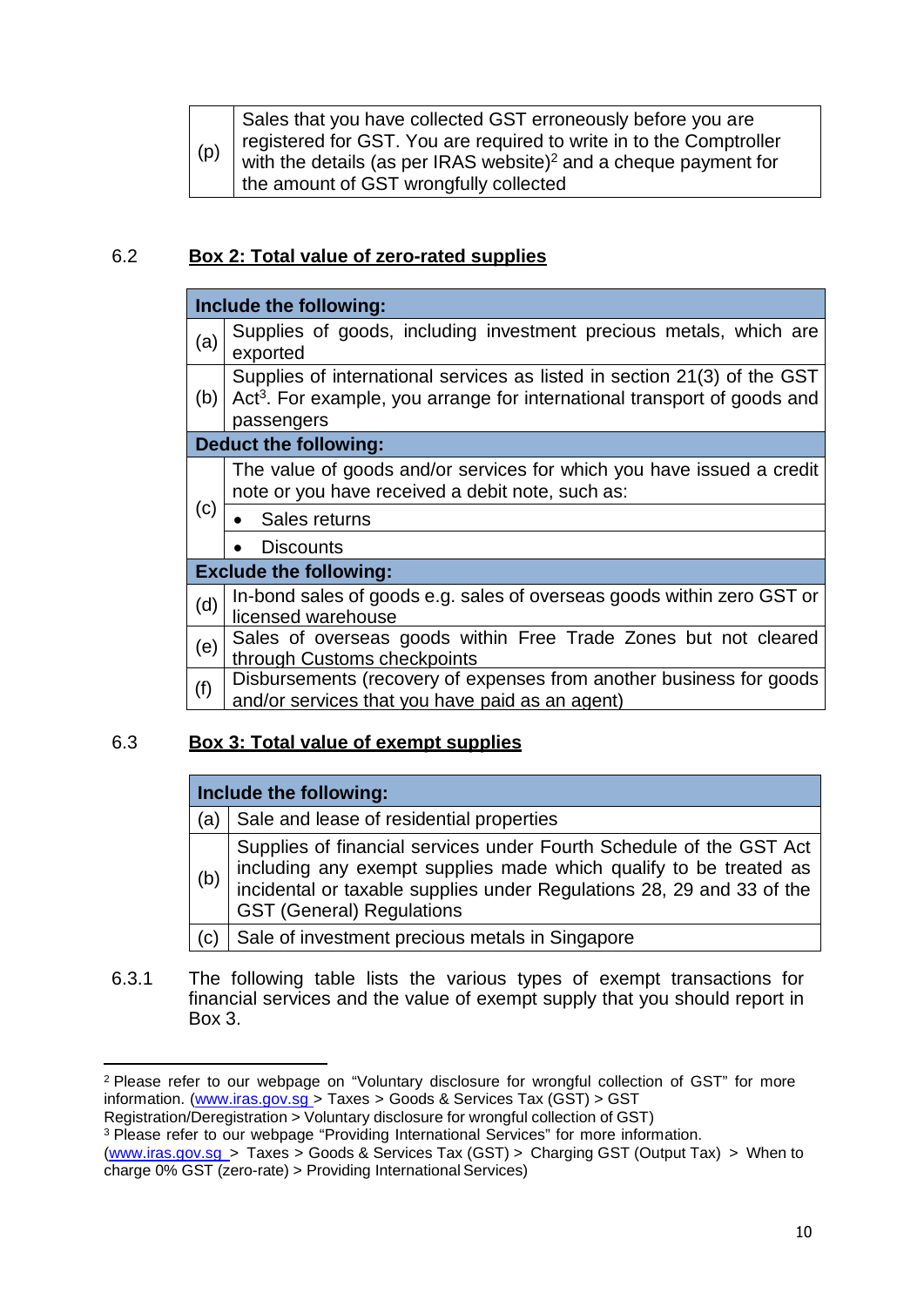| <b>No</b>      | <b>Exempt</b><br>transactions    |           | <b>Value of exempt supply</b>                                      |                                                                                                                                                                                                                                                  |
|----------------|----------------------------------|-----------|--------------------------------------------------------------------|--------------------------------------------------------------------------------------------------------------------------------------------------------------------------------------------------------------------------------------------------|
| 1              | Deposit with banks               |           | Interest received                                                  |                                                                                                                                                                                                                                                  |
|                |                                  | (i)       | charged by money charger).                                         | Fees charged for exchange of money (e.g.<br>(ii) Realised gain or losses arising from the<br>exchange of money. If there are losses,<br>you should report only the absolute value.                                                               |
|                |                                  |           | ending December 2019                                               | Example: For the quarterly return                                                                                                                                                                                                                |
|                |                                  |           | <b>Month/Year</b>                                                  | Exchange gain<br>(loss)                                                                                                                                                                                                                          |
|                |                                  |           | Oct 2019                                                           | (150)                                                                                                                                                                                                                                            |
|                |                                  |           | Nov 2019                                                           | 100                                                                                                                                                                                                                                              |
|                | Foreign currency<br>transactions |           | Dec 2019                                                           | (200)                                                                                                                                                                                                                                            |
| $\overline{2}$ |                                  | $= -250$  | accounting period ending Dec 2019<br>$= -150 + 100 + (-200)$       | Realised foreign exchange gain (loss) for the                                                                                                                                                                                                    |
|                |                                  | $= $400$  |                                                                    | Amount of interest received from fixed deposit                                                                                                                                                                                                   |
|                |                                  | $=$ \$650 | Value of exempt supplies (Box 3)<br>+ interest<br>$=  -250  + 400$ | = absolute value of foreign exchange gain (loss)                                                                                                                                                                                                 |
|                |                                  |           | an administrative concession.                                      | However, if you do not track which gains or<br>losses arising from forex transactions are<br>realised or unrealised, you are allowed to report<br>total gain or losses (whether realised<br>or<br>unrealised) as the value of exempt supplies as |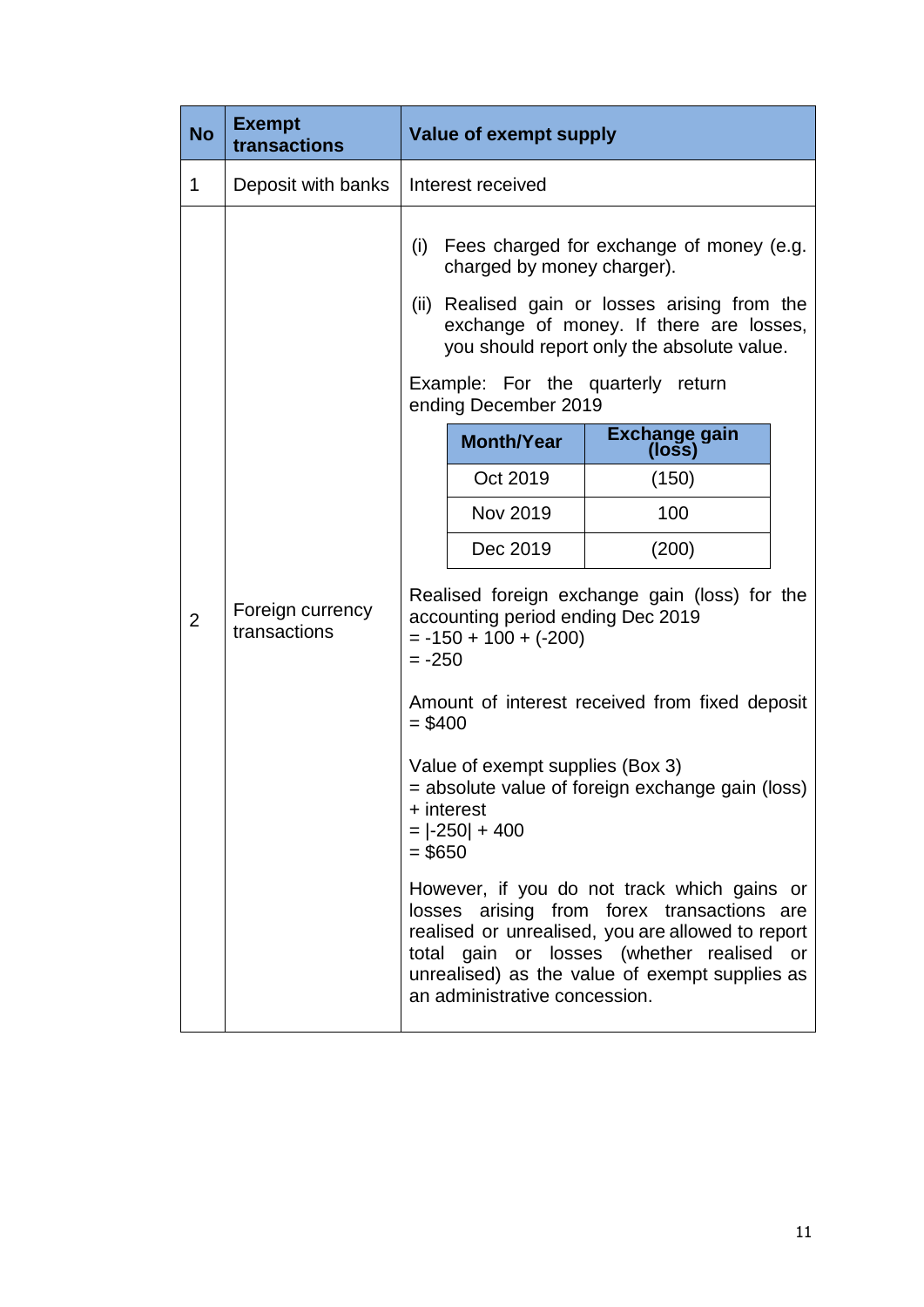| <b>No</b> | <b>Exempt</b><br>transactions                                                                                                                                                                                                                                      | <b>Value of exempt supply</b>                                                                                                                                                                                      |
|-----------|--------------------------------------------------------------------------------------------------------------------------------------------------------------------------------------------------------------------------------------------------------------------|--------------------------------------------------------------------------------------------------------------------------------------------------------------------------------------------------------------------|
| 3         | Loans<br>and<br>provisions of credit<br>(i) Provision of<br>loans<br>(ii) Provision of<br>credit by<br>bondholder to<br>bond issuer,<br>whether or not<br>the bond was<br>originally issued<br>to bondholder<br>(iii) Factoring of<br>debts                        | <b>Gross interest</b><br>(i)<br>(ii) Upfront discount received (if<br>any)<br>and<br>the<br>payments<br>received<br>for<br>coupon<br>purchase of bonds by the bond purchaser<br>(iii) Discount or interest charged |
| 4         | Issue / sale of<br>shares                                                                                                                                                                                                                                          | Gross sale proceeds from the issuance / sale of<br>shares                                                                                                                                                          |
| 5         | Issue / sale of<br>bonds by bond<br>issuer or bond<br>seller                                                                                                                                                                                                       | Gross sale proceeds from the issuance / sale of<br>bonds                                                                                                                                                           |
| 6         | Options (including<br>equity<br>options,<br>futures<br>options,<br>options,<br>currency<br>options on swaps<br>(swaptions),<br>options to<br>enter<br>into forward<br>rate<br>agreements)<br>Warrants <sup>4</sup><br>Interest rate<br>collars, floors and<br>caps | Premiums charged by the issuer of the options /<br>warrants / interest rate collar, floor and caps.<br>Gross proceeds from the sale of options /<br>warrants / interest rate collars, floors or caps if<br>traded. |

4 Warrants are much like call options, and will often confer the same rights as an equity option and can even be traded in secondary markets.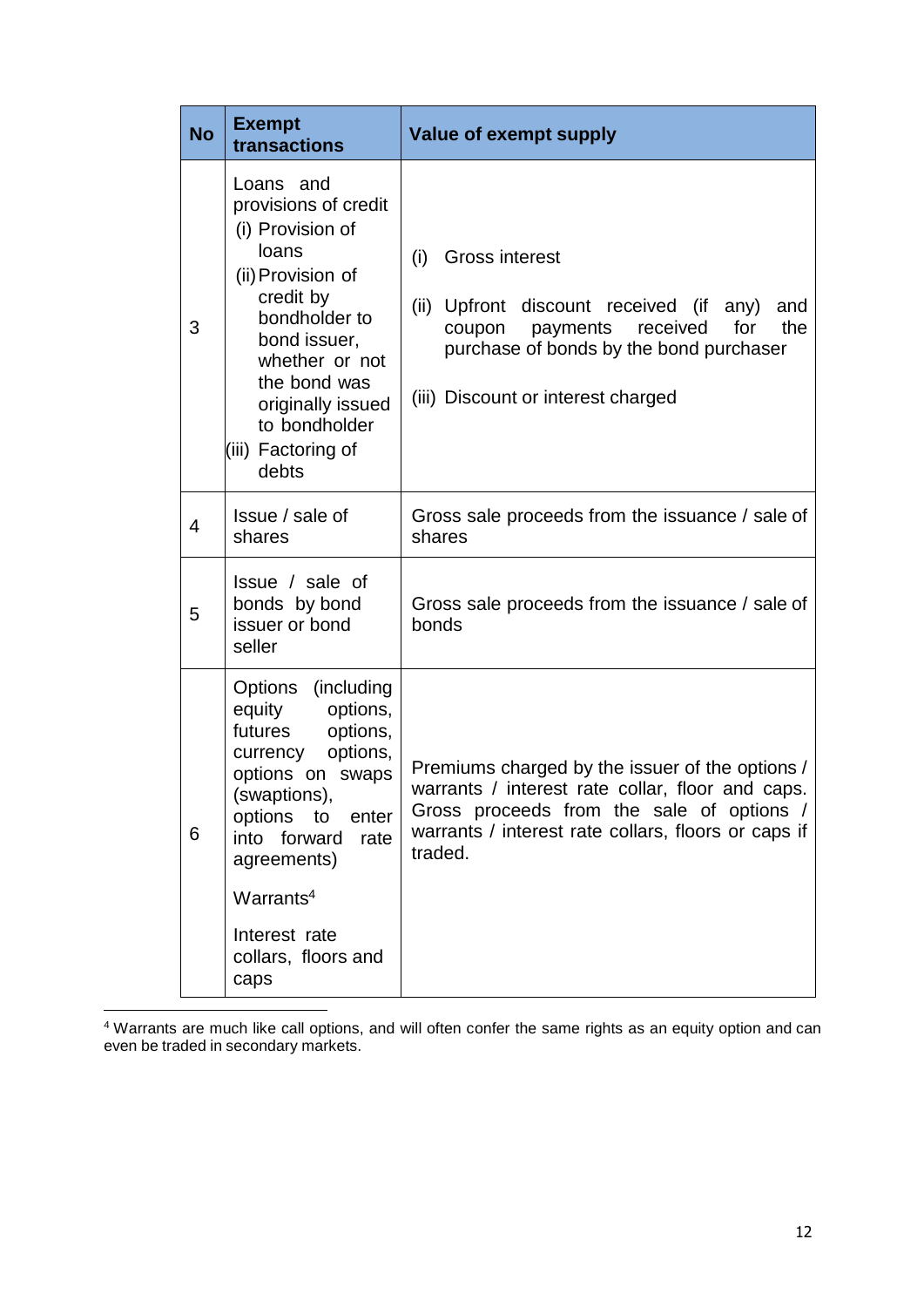| <b>No</b> | <b>Exempt</b><br>transactions                                                                                                                                                                                              | <b>Value of exempt supply</b>                                                                                                                                                                                                                                                                   |
|-----------|----------------------------------------------------------------------------------------------------------------------------------------------------------------------------------------------------------------------------|-------------------------------------------------------------------------------------------------------------------------------------------------------------------------------------------------------------------------------------------------------------------------------------------------|
| 7         | Swaps (including<br>currency swaps,<br>interest<br>rate<br>swaps, equity<br>swaps, commodity<br>swap). This must<br>not involve<br>any<br>physical delivery of<br>goods.                                                   | Net realised gains or losses arising from the<br>swap transactions. If it is a net realised loss,<br>you should report the absolute amount only.                                                                                                                                                |
|           |                                                                                                                                                                                                                            | Example: Co A agrees to buy unallocated<br>commodity from B at fixed price of \$XX and at<br>the same time, sells the same to B at floating<br>price (\$YY) on a specified date in future. On<br>that specified date, if \$XX is more than \$YY, A<br>has pay B the difference, and vice versa. |
| 8         | Forwards that<br>does not provide<br>physical<br>for the set of the set of the set of the set of the set of the set of the set of the set of the set of the set o<br>delivery of goods.<br>E.g. Forward rate<br>contracts. | Net realised gains or losses arising from the<br>forward contracts. If it is a net realised loss,<br>you should report the absolute amount only.                                                                                                                                                |
| 9         | Futures contracts<br>which does<br>not<br>for<br>provide<br>physical delivery of<br>goods. Examples:<br>Interest rate<br>$\bullet$<br>futures<br>Equity<br>index<br>$\bullet$<br>futures                                   | Net realised gains or losses arising from the<br>futures contracts. If it is a net realised loss,<br>you should report the absolute amount only.                                                                                                                                                |

6.3.2 Each of the above nine categories of exempt transactions are treated as distinct and separate. You should obtain the sum of the absolute values of exempt supplies from each of the above nine categories to fill in Box 3 of your GST return.

## 6.4 **Box 4: Total value of (1) + (2) + (3)**

- 6.4.1 Add up the total value of your supplies as indicated in Box 1, Box 2 and Box 3.
- 6.4.2 When you e-File the GST return via myTax.iras.gov.sg, Box 4 will be computed automatically.

## 6.5 **Box 5: Total value of taxable purchases**

6.5.1 Box 5 should be tracked separately and not computed by re-grossing the input tax value (Box 7).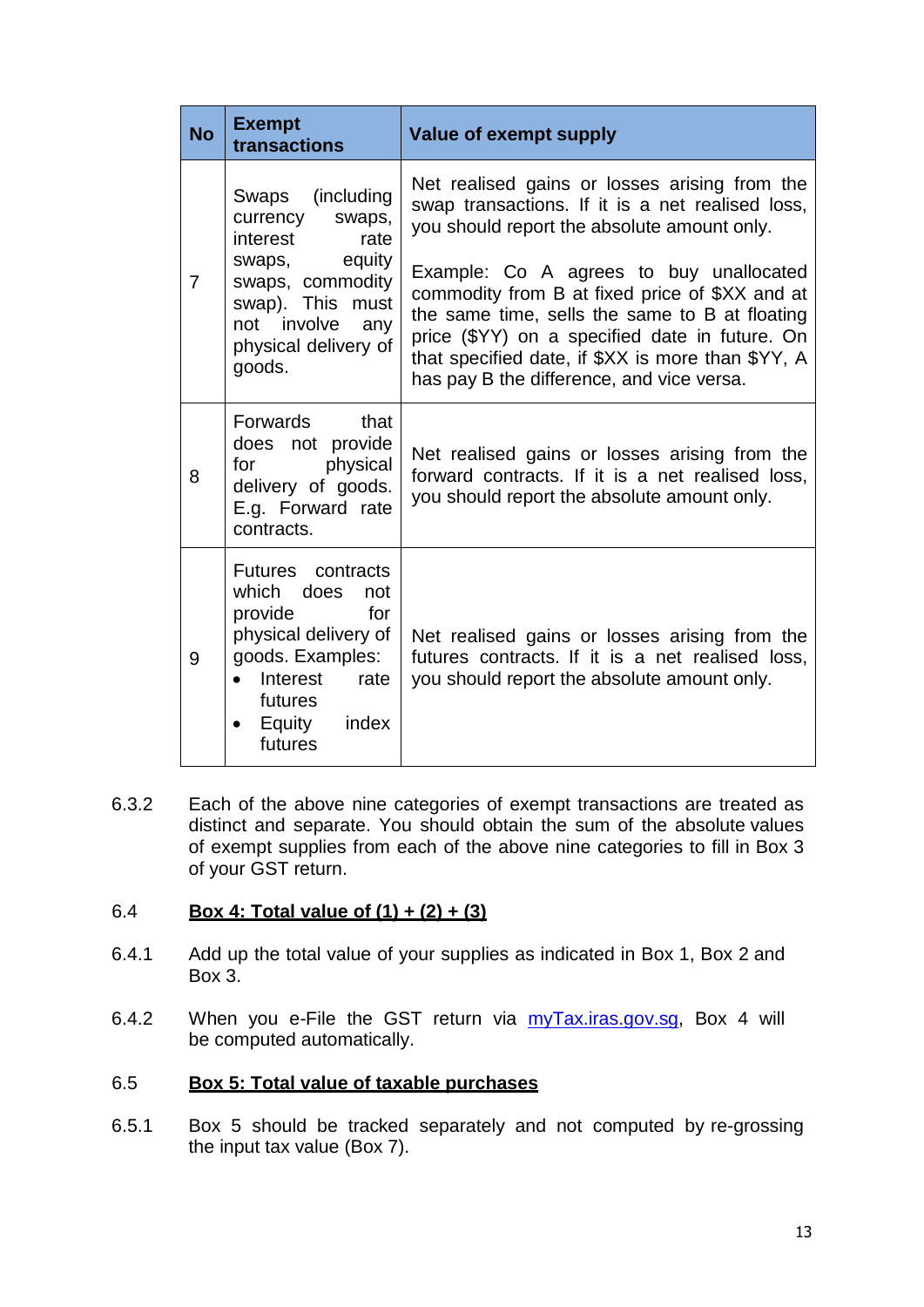| Include the following:       |                                                                                                                                                                                                                                                           |  |
|------------------------------|-----------------------------------------------------------------------------------------------------------------------------------------------------------------------------------------------------------------------------------------------------------|--|
|                              | Standard-rated purchases (these are the amounts as reflected in the<br>tax invoices issued by your suppliers), such as:                                                                                                                                   |  |
| (a)                          | Goods or services purchased for business purposes from GST<br>registered traders<br>Discounted value of goods purchased (after deducting discount<br>$\bullet$<br>value)                                                                                  |  |
|                              | Full value of goods purchased under gross margin scheme<br>$\bullet$<br>(including GST paid since GST element is unknown to you)                                                                                                                          |  |
|                              | The value of your imports declared should be based on the value of<br>your imports as reflected in the import permits                                                                                                                                     |  |
| (b)                          | Goods imported for business purposes<br>$\bullet$<br>Goods imported under Major Exporter Scheme / Approved 3rd<br>$\bullet$<br>Party Logistics Company Scheme / Approved Refiner and<br><b>Consolidator Scheme</b>                                        |  |
|                              | Goods imported under licensed warehouse or zero GST<br>$\bullet$<br>warehouse scheme                                                                                                                                                                      |  |
|                              | Goods imported under GST (Import Relief) Order<br>$\bullet$<br>Imports consigned to you on behalf of an overseas principal where<br>$\bullet$<br>you are acting as an agent under sections 33(2), 33A or 33B of the<br><b>GST Act</b>                     |  |
| (c)                          | Zero-rated purchases from GST registered supplier<br>Purchase of air tickets<br>$\bullet$<br>International freight charges<br>$\bullet$                                                                                                                   |  |
| (d)                          | Taxable purchases which are made before the date of GST<br>registration for which the GST incurred is claimable. The claim must<br>be made in your first GST return <sup>5</sup> .                                                                        |  |
| (e)                          | The value of taxable purchases that you have subsequently repaid<br>your supplier after you have defaulted on the payment and have<br>accounted to the Comptroller the input tax previously claimed under<br>Section 19(12) of the GST Act <sup>6</sup> . |  |
| (f)                          | The value of imported services subject to GST under the reverse<br>charge regime                                                                                                                                                                          |  |
| <b>Deduct the following:</b> |                                                                                                                                                                                                                                                           |  |
| (g)                          | Reduction in consideration (excluding GST) where a debit note has<br>been issued or a credit note has been received, such as:<br>Purchase returns<br>Discount given by your supplier                                                                      |  |

<sup>&</sup>lt;sup>5</sup> Please refer to our webpage "Claiming GST incurred before my date of GST registration/ incorporation". (www.iras.gov.sq > Taxes > Goods & Services Tax (GST) > Claiming GST (Input Tax) > Claiming GST incurred before GST Registration/Incorporation)

<sup>&</sup>lt;sup>6</sup> Section 19(12) states that a taxable person is required to repay to the Comptroller the input tax he has claimed and for which he has not paid to his supplier for 12 months from the due date of payment.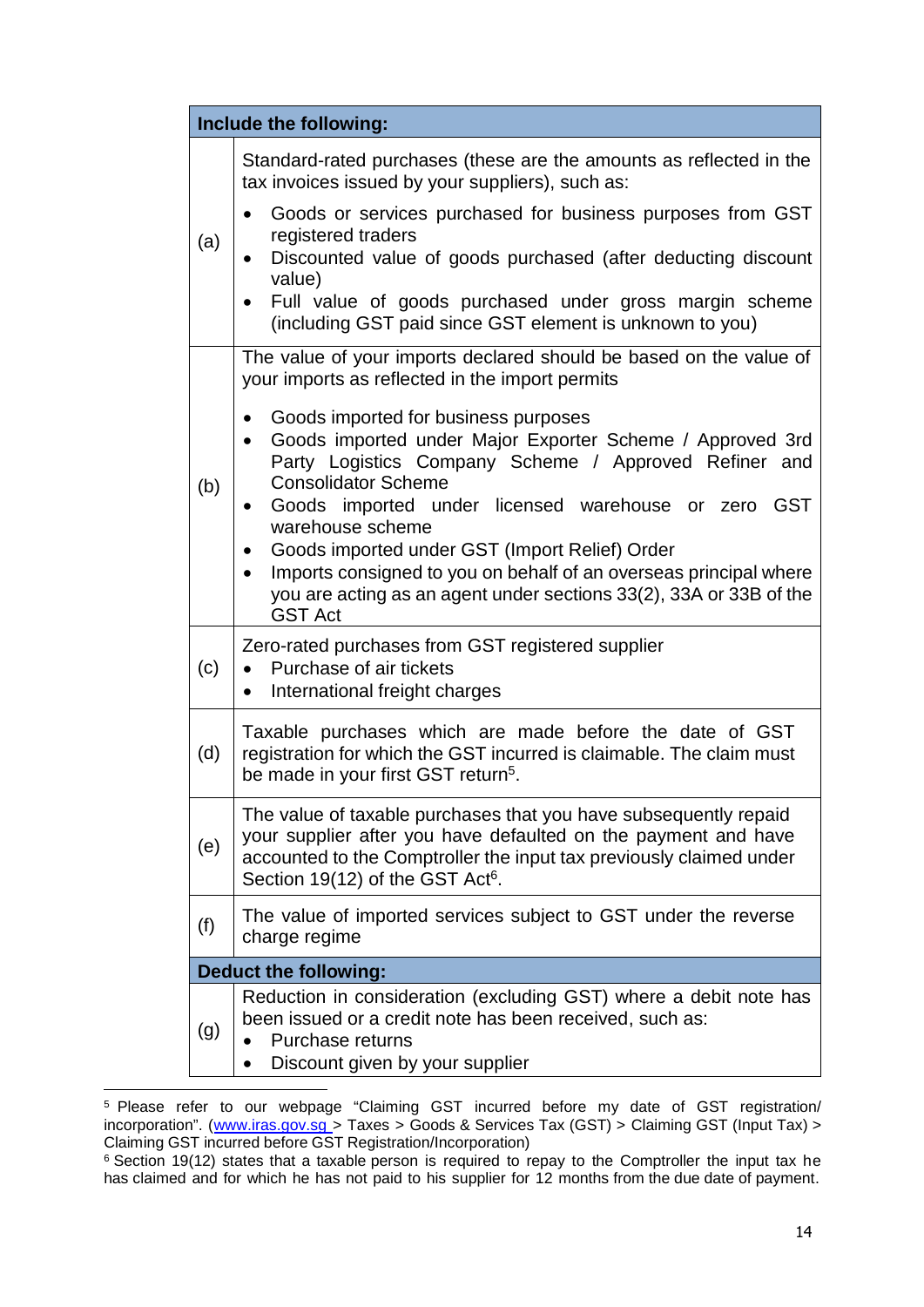| (h) | Consideration failed to be paid to the supplier after 12 months from<br>the payment due date. If you have claimed the input tax previously,<br>you are required to repay the Comptroller under Section 19(12) of<br>the GST Act.                        |  |  |
|-----|---------------------------------------------------------------------------------------------------------------------------------------------------------------------------------------------------------------------------------------------------------|--|--|
|     | <b>Exclude the following:</b>                                                                                                                                                                                                                           |  |  |
| (i) | Wages and salaries                                                                                                                                                                                                                                      |  |  |
| (j) | Money put into and taken out of the business by you                                                                                                                                                                                                     |  |  |
| (k) | Purchases for purely private or personal use                                                                                                                                                                                                            |  |  |
|     | Expenses where input tax is specifically disallowed under<br>Regulations 26 and 27 of the GST (General) Regulations, such as:                                                                                                                           |  |  |
|     | Benefits provided to the family members or relatives of your<br>staff;                                                                                                                                                                                  |  |  |
|     | Costs and running expenses incurred on private registered<br>$\bullet$<br>motor cars (including cost incurred for the purchase and running<br>expenses like petrol, maintenance, parking fees);                                                         |  |  |
|     | Club subscription fees (including transfer fees) charged by<br>$\bullet$<br>sports and recreation clubs;                                                                                                                                                |  |  |
|     | Expenses incurred on company cars of which the COE has<br>been renewed or extended on or after 1 Apr 1998;                                                                                                                                              |  |  |
| (1) | Expenses incurred on rental cars hired for use on or after 1 Jul<br>1999;                                                                                                                                                                               |  |  |
|     | Medical expenses incurred for your staff unless -<br>$\bullet$                                                                                                                                                                                          |  |  |
|     | expenses are obligatory under the Work<br>a) the<br>Injury<br>Compensation Act or under any collective agreement within the<br>meaning of the Industrial Relations Act; or                                                                              |  |  |
|     | b) the medical treatment in respect of expenses incurred on or<br>after 1 Oct 2021 is provided in connection with any health risk<br>or requirement arising on account of the nature of the work<br>required of your staff or his work environment; and |  |  |
|     | $\mathsf{L}$<br>the medical expenses are incurred pursuant to any<br>written law of Singapore concerning the medical<br>treatment or the provision of a medical facility or medical<br>practitioner <sup>7</sup> ; or                                   |  |  |
|     | the medical treatment is related to COVID-19 and the<br>Ⅱ.<br>staff undergoes such medical treatment pursuant to any<br>written advisory (including industry circular) issued by, or                                                                    |  |  |

<sup>&</sup>lt;sup>7</sup> Examples of employee medical expenses incurred on or after 1 Oct 2021 for which input tax is claimable include mandatory medical examinations for employees under the Workplace Safety and Health (Medical Examinations) Regulations and the costs of providing a clinic and qualified medical practitioner on board certain ships under the Merchant Shipping (Training, Certification and Manning) Regulations.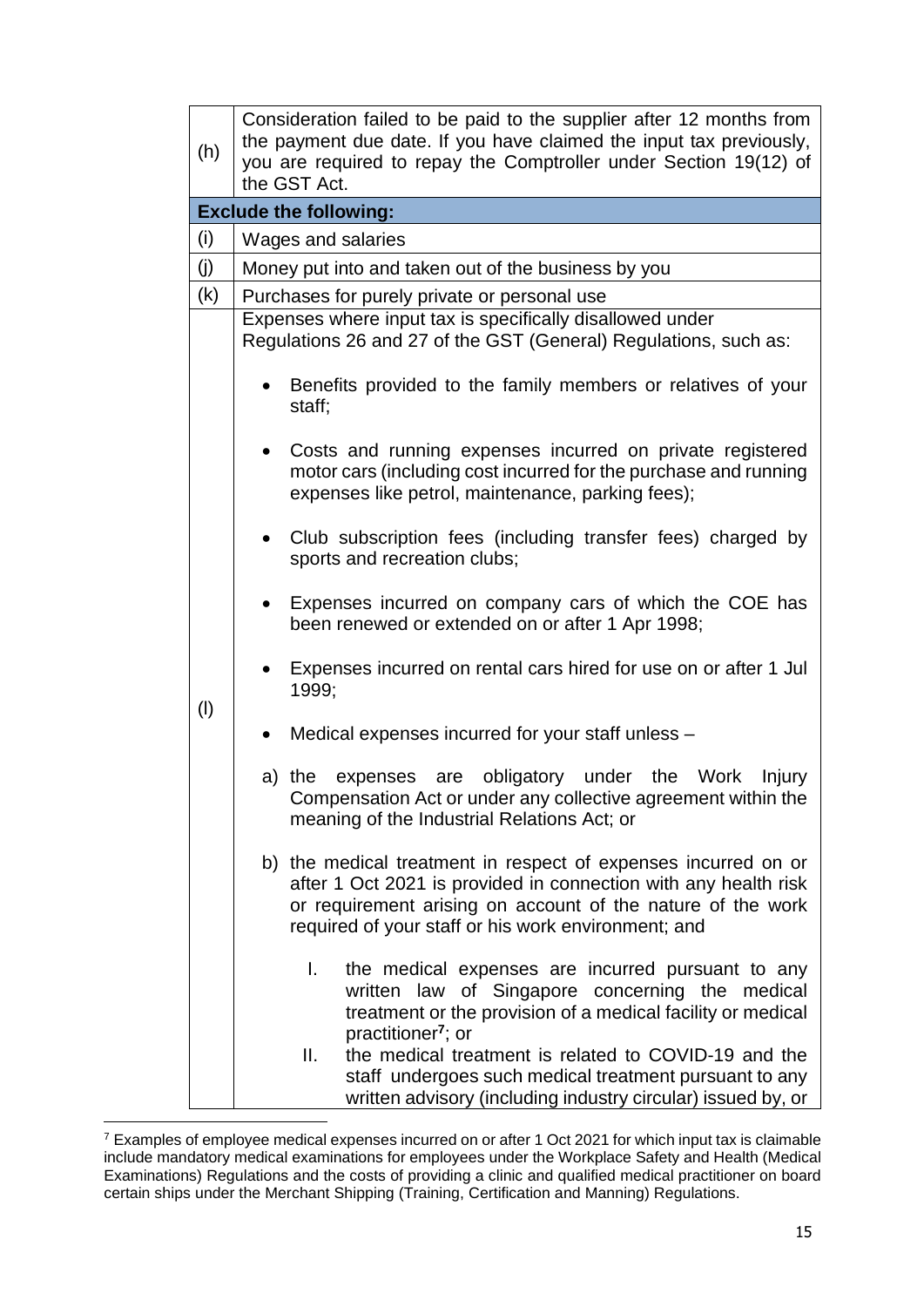|     | posted on the website of, the Government or a public<br>authority <sup>8</sup> .                                                                                                                                                                                                  |  |  |
|-----|-----------------------------------------------------------------------------------------------------------------------------------------------------------------------------------------------------------------------------------------------------------------------------------|--|--|
|     | Medical and accident insurance premiums incurred for your<br>staff unless the insurance or payment of compensation is<br>obligatory under the Work Injury Compensation Act or under<br>any collective agreement within the meaning of the Industrial<br><b>Relations Act; and</b> |  |  |
|     | Any transaction involving betting, sweepstakes, lotteries, fruit<br>machines or games of chance.                                                                                                                                                                                  |  |  |
| (m) | Exempt purchases:<br>Purchase or lease of residential properties<br>Financial services received like bank charges and loans<br>$\bullet$<br>Purchase of investment precious metals<br>$\bullet$                                                                                   |  |  |
| (n) | Exempt imports of investment precious metals                                                                                                                                                                                                                                      |  |  |
| (o) | Purchases from non-GST registered traders                                                                                                                                                                                                                                         |  |  |
| (p) | In-bond purchase of goods within zero GST or licensed warehouse                                                                                                                                                                                                                   |  |  |
| (q) | Purchases of goods made within Free Trade Zones but not cleared<br>through Customs checkpoints                                                                                                                                                                                    |  |  |
| (r) | No supply, such as:                                                                                                                                                                                                                                                               |  |  |
|     | Gifts of money<br>$\bullet$                                                                                                                                                                                                                                                       |  |  |
|     | <b>Dividends</b><br>$\bullet$                                                                                                                                                                                                                                                     |  |  |
|     | Purchases from members of the same GST group<br>$\bullet$                                                                                                                                                                                                                         |  |  |
|     | <b>Traffic fines</b><br>$\bullet$                                                                                                                                                                                                                                                 |  |  |

## 6.6 **Box 6: Output tax due**

|     | Include the following:                                                                                                                                                                                                                                                                                                                                                |  |  |
|-----|-----------------------------------------------------------------------------------------------------------------------------------------------------------------------------------------------------------------------------------------------------------------------------------------------------------------------------------------------------------------------|--|--|
| (a) | GST to be accounted for in respect of the items under the inclusion<br>list in Box 1 (excluding relevant supplies made by you that were subject<br>to customer accounting. This is because the output tax will be<br>accounted for by your GST registered customer instead)                                                                                           |  |  |
| (b) | Bad debt relief you have previously claimed but have now recovered<br>the debt                                                                                                                                                                                                                                                                                        |  |  |
| (c) | Claim of a refund made to a tourist if it was previously allowed to you<br>and you are no longer entitled to it. This is only applicable to<br>Independent Retailers (IR) and Central Refund Agency (CRA)<br>approved by IRAS to operate the Electronic Tourist Refund Scheme<br>(eTRS). If you are affiliated with the CRAs for eTRS, this does not<br>apply to you. |  |  |

<sup>&</sup>lt;sup>8</sup> Examples of COVID-19 related medical treatment incurred on or after 1 Oct 2021 for which input tax is claimable include outbound travellers who are advised to get pre-departure COVID-19 swab tests (if travel is for business purposes) and COVID-19 swab tests for specific high risk groups (i.e. workers at hawker centres and markets, and food delivery personnel) where workers are strongly advised to get tested.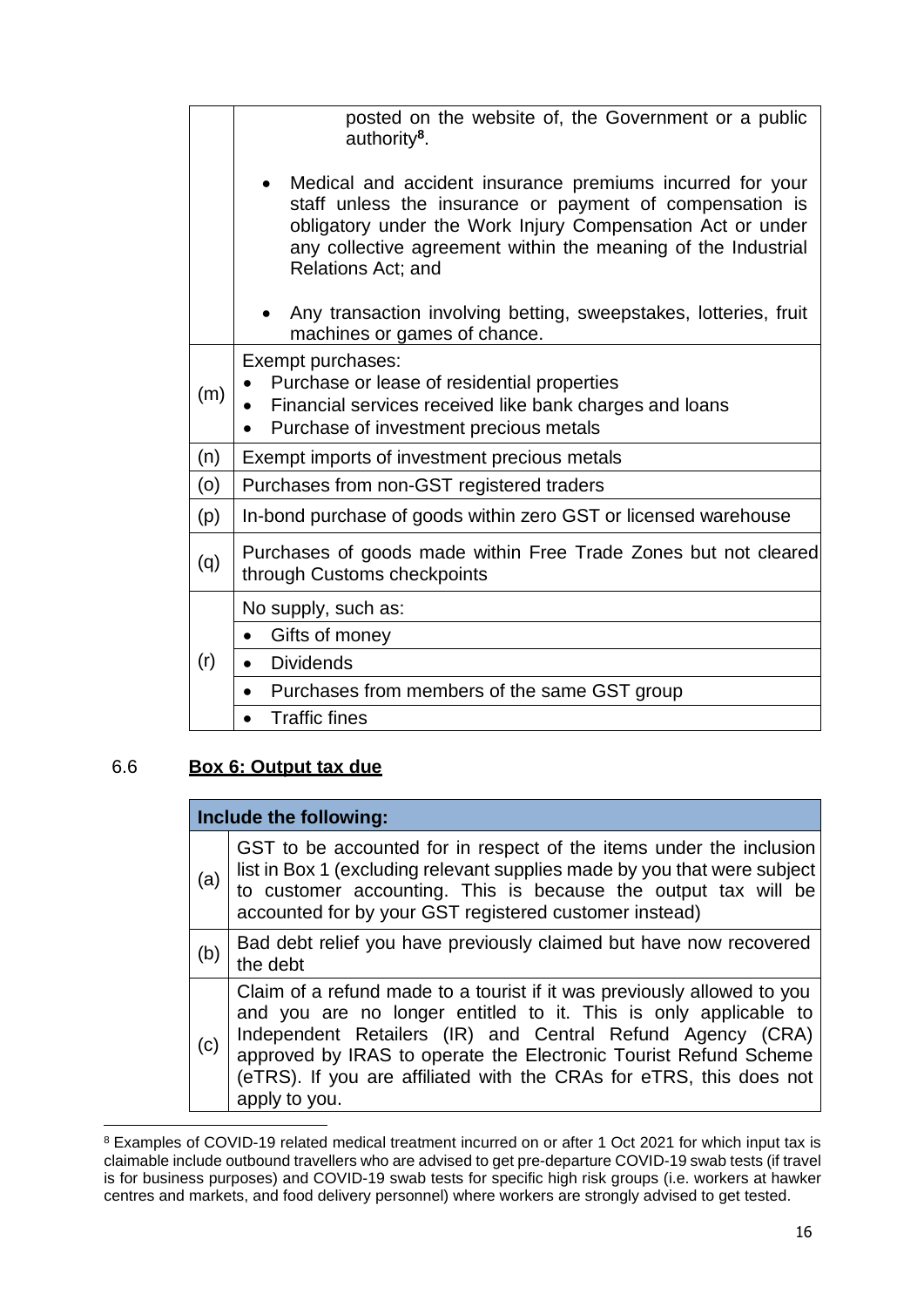## **Deduct the following:**

(d) The reduction in GST to be accounted for where a credit note has been issued or a debit note received, such as:

- Sales returns
	- Discounts

# 6.7 **Box 7: Input tax and refunds claimed**

| Include the following:                                                                                                                                                                                                                   |  |  |  |
|------------------------------------------------------------------------------------------------------------------------------------------------------------------------------------------------------------------------------------------|--|--|--|
| GST claimable in respect of the items under the inclusion list in Box 5<br>(a)<br>(exclude zero-rated purchases) that is claimable                                                                                                       |  |  |  |
| Tourist refunds. This is only applicable to IR and CRA who operates<br>eTRS. If you are affiliated with the CRAs for eTRS, you are not<br>entitled to claim any tourist refunds and should not include such<br>claim in this box.<br>(b) |  |  |  |
| For IR or CRA who satisfies all conditions to claim under eTRS, you<br>may claim the amount of GST refunds that you made to tourists<br>under the scheme in the accounting period in which the refund is<br>made.                        |  |  |  |
| (c)<br>Bad debt reliefs                                                                                                                                                                                                                  |  |  |  |
| You subsequently paid the supplier the consideration after the<br>(d)<br>repayment of input tax under section 19(12) of the GST Act                                                                                                      |  |  |  |
| (e)<br>Over or erroneous payments of GST on imports                                                                                                                                                                                      |  |  |  |
| GST claimable on imported services under the reverse charge<br>(f)<br>regime <sup>9</sup>                                                                                                                                                |  |  |  |
| Refund claims for reverse-charged GST previously accounted on<br>imported services but payment is not made to your overseas<br>(g)<br>supplier within 12 months from payment due date                                                    |  |  |  |
| <b>Deduct the following:</b>                                                                                                                                                                                                             |  |  |  |
| Reduction in GST incurred on taxable purchases where valid credit<br>(h)<br>notes have been received or debit notes have been issued                                                                                                     |  |  |  |
| The GST amount relative to the unpaid consideration to the supplier<br>(i)<br>under section 19(12) of the GST Act                                                                                                                        |  |  |  |
| Note the following:                                                                                                                                                                                                                      |  |  |  |
| Track the value of items for Box 7 separately from the value of taxable<br>purchases as indicated in Box 5 (excluding GST). Box 7 value<br>(j)<br>should not be computed using the value in Bo                                           |  |  |  |
| If you choose not to claim small GST amounts because it is time-<br>(k)<br>consuming to track them, you do not have to include the related<br>taxable purchases value in Box 5.                                                          |  |  |  |
| <b>Exclude the following:</b>                                                                                                                                                                                                            |  |  |  |

<sup>&</sup>lt;sup>9</sup> Refer to e-Tax Guide "GST: Taxing imported services by way of reverse charge" for more details.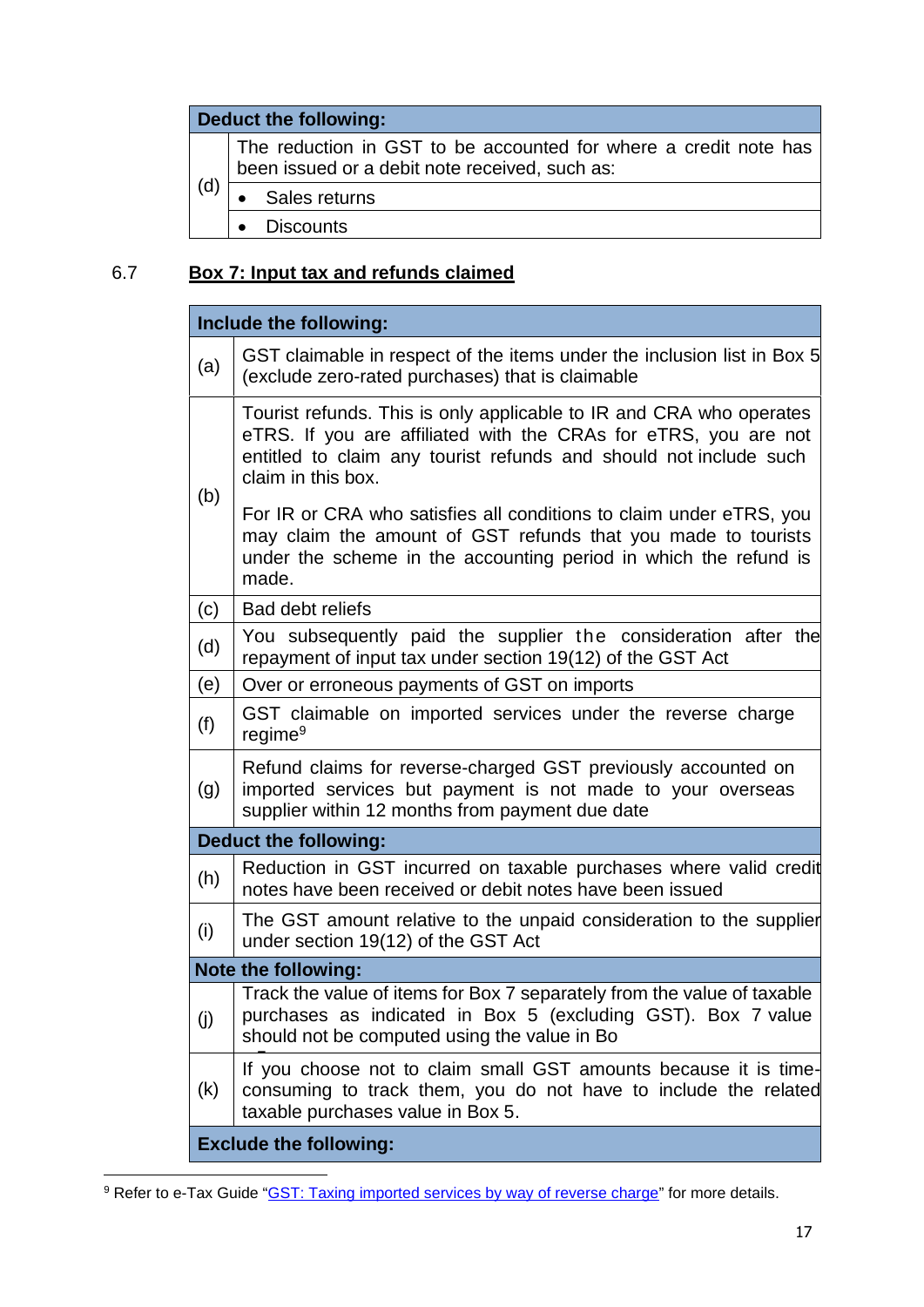| (1) | GST on goods and services which are not used in the furtherance of<br>business                                                                                                                                                                                                                                                                                                                                                                               |  |  |  |
|-----|--------------------------------------------------------------------------------------------------------------------------------------------------------------------------------------------------------------------------------------------------------------------------------------------------------------------------------------------------------------------------------------------------------------------------------------------------------------|--|--|--|
| (m) | Items purchased under the gross margin scheme where the GST<br>payable is unknown                                                                                                                                                                                                                                                                                                                                                                            |  |  |  |
| (n) | Expenses where input tax is specifically disallowed under<br>Regulations 26 and 27 of the GST (General) Regulations, such as:<br>Benefits provided to the family members or relatives of your<br>staff;                                                                                                                                                                                                                                                      |  |  |  |
|     | Costs and running expenses incurred on private registered<br>٠<br>motor cars (including cost incurred for the purchase and<br>running expenses like petrol, maintenance, parking fees);                                                                                                                                                                                                                                                                      |  |  |  |
|     | Club subscription fees (including transfer fees) charged by<br>sports and recreation clubs;                                                                                                                                                                                                                                                                                                                                                                  |  |  |  |
|     | Expenses incurred on company cars of which the COE has<br>been renewed or extended on or after 1 Apr 1998;                                                                                                                                                                                                                                                                                                                                                   |  |  |  |
|     | Expenses incurred on rental cars hired for use on or after 1 Jul<br>1999;                                                                                                                                                                                                                                                                                                                                                                                    |  |  |  |
|     | Medical expenses incurred for your staff unless -<br>expenses are obligatory under the Work<br>a)<br>the<br>Injury<br>Compensation Act or under any collective agreement within<br>the meaning of the Industrial Relations Act; or                                                                                                                                                                                                                           |  |  |  |
|     | b) the medical treatment in respect of expenses incurred on or<br>after 1 Oct 2021 is provided in connection with any health risk<br>or requirement arising on account of the nature of the work<br>required of your staff or his work environment; and                                                                                                                                                                                                      |  |  |  |
|     | the medical expenses are incurred pursuant to any<br>I.<br>written law of Singapore concerning the medical<br>treatment or the provision of a medical facility or<br>medical practitioner; or<br>II.<br>the medical treatment is related to COVID-19 and the<br>staff undergoes such medical treatment pursuant to<br>any written advisory (including industry circular) issued<br>by, or posted on the website of, the Government or a<br>public authority. |  |  |  |
|     | Medical and accident insurance premiums incurred for your<br>staff unless the insurance or payment of compensation is<br>obligatory under the Work Injury Compensation Act or under<br>any collective agreement within the meaning of the Industrial<br>Relations Act; and                                                                                                                                                                                   |  |  |  |
|     | Any transaction involving betting, sweepstakes, lotteries, fruit<br>machines or games of chance.                                                                                                                                                                                                                                                                                                                                                             |  |  |  |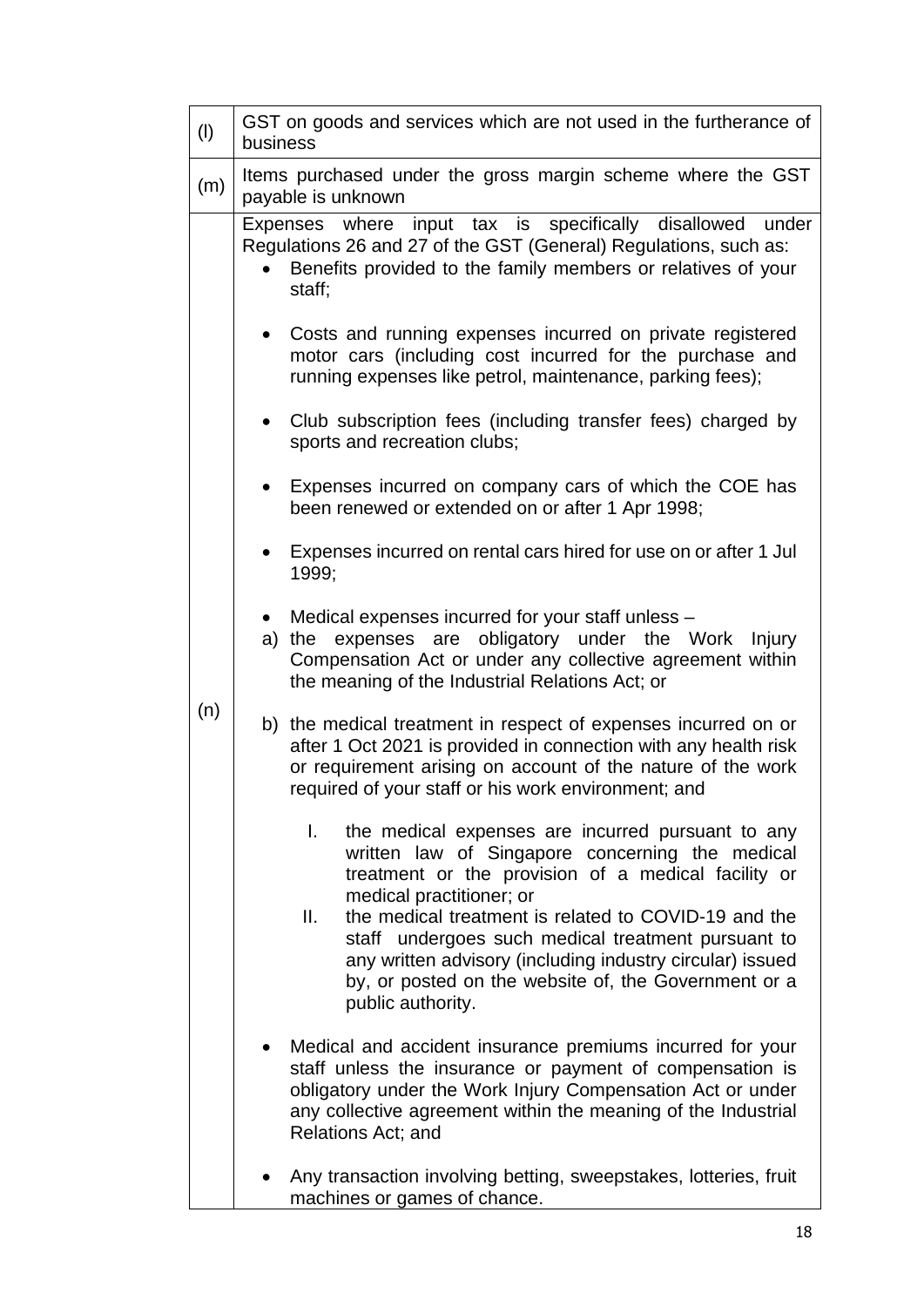## 6.8 **Box 8: Net GST to be paid to IRAS = (6) – (7)**

- 6.8.1 Deduct the value in Box 7 from Box 6 to arrive at the amount of GST that will be payable to the Comptroller or the amount refundable to you for the specific accounting period that you are filing for.
- 6.8.2 When you e-File the GST return via myTax.iras.gov.sg, Box 8 will be computed automatically.
- 6.8.3 If the amount is under \$5, you need not make any payment, nor will any refund be made to you. The amount will not be carried forward to the next accounting period<sup>10</sup>.
- 6.8.4 To ascertain the amount of taxes due to the Comptroller or refundable to you (e.g. you had filed GST F7 for an accounting period), please check the GST row after selecting "View Account Summary" in myTax.iras.gov.sg after you have submitted this return.

## 6.9 **Box 9: Total value of goods imported under MES/ Approved 3PL/ Other Approved Schemes**

- 6.9.1 This box is applicable only if you are approved under the Major Exporter Scheme (MES), the Third Party Logistics Company Scheme (3PL) or other approved schemes. You are required to fill in the total value of goods imported under this scheme. The value of goods is the amount as declared by you on the import permit.
- 6.9.2 If you are not under any of the approved schemes, the box will be greyed out and you will be unable to key in any figures.

#### 6.10 **Box 10: Did you claim for GST you had refunded to tourists?**

- 6.10.1 This is only applicable to IR and CRA who operates eTRS. If you are affiliated with the CRAs for eTRS, you should not make any declaration in this box.
- 6.10.2 For IR and CRA who have claimed GST refunds made to tourists under the Tourist Refund Scheme in Box 7, indicate 'Yes' for this box and indicate the amount claimed.

#### 6.11 **Box 11: Did you make any bad debt claims and/or refund claims for reverse charge transactions?**

- 6.11.1 From 1 Jan 2020, there are changes to this box to include refund claims made for adjustments to reverse-charged GST previously accounted by reverse charge businesses.
- 6.11.2 If you have made any bad debt relief claims or refund claims for reverse charge transactions, indicate "Yes" for this box and state the amount that you have claimed.

<sup>10</sup> Section 41 of the GST Act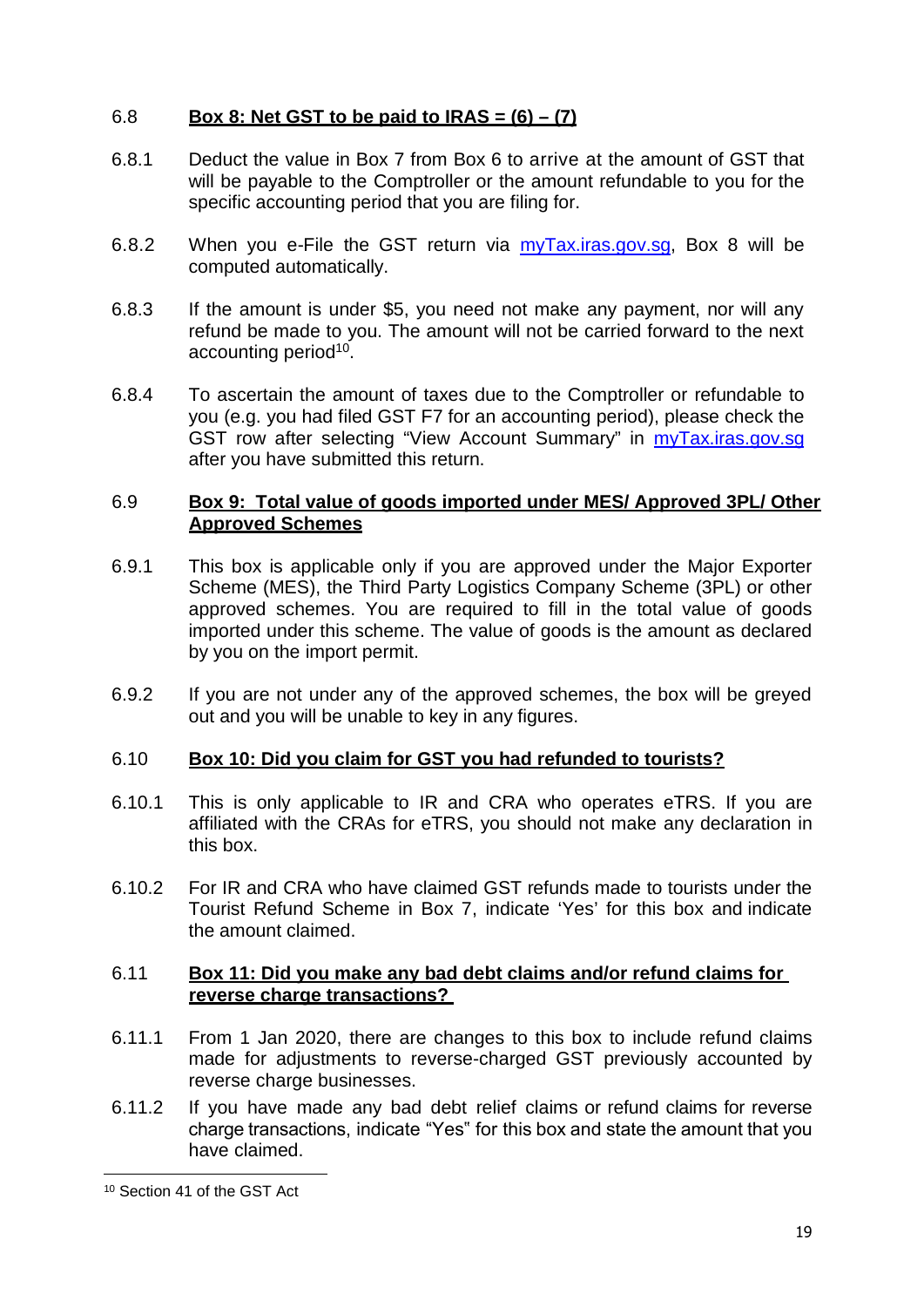- For bad debt relief claims, ensure that you satisfy all the conditions in the "Self-review of Eligibility to Claim Bad Debt Relief"<sup>11</sup> form before you make the claim. You are required to keep the self-review form as part of your accounting records.
- For reverse charge transactions, you can make a GST adjustment if you had previously accounted GST on your imported services but payment is not made to your overseas supplier within 12 months from payment due date<sup>12</sup>. Ensure that you satisfy all the conditions in the e-Tax Guide "GST: Taxing imported services by way of reverse charge".

#### 6.12 **Box 12: Did you make any pre-registration claims?**

- 6.12.1 If you are filing your first GST return and have made any pre-registration input tax claims, please indicate "Yes" for this box and indicate the amount that you have claimed.
- 6.12.2 Ensure that you satisfy all the conditions in the self-review form "Pre-Registration GST: Checklist for Self-Review of Eligibility of Claim"<sup>13</sup> before you make the claim. You are required to keep this self-review form as part of your accounting records. The checklist includes a calculator feature to help you compute the amount of Pre-registration GST claimable. If you are unfamiliar with the pre-registration GST rules, we strongly encourage you to use the calculator feature.
- 6.12.3 If you are not filing your first return, this box will be disabled (i.e. you will not be able to choose the options) as pre-registration claims can only be made in your first return.

#### 6.13 **Box 13: Revenue**

- 6.13.1 Revenue (i.e. Gross Sales/Gross Income/Turnover) refers to the main income sources of your company/business as reflected in your profit and loss account. This generally refers to income received from the provision of services, sale of goods and any other operating income. However, it should exclude non-operating income, such as sale/disposal of fixed assets, grants and gross receipts collected on behalf of others.
- 6.13.2 You should extract the value of your revenue from the profit and loss accounts, regardless of whether they have been audited.

<sup>11</sup> Downloadable from www.iras.gov.sg > Quick links > Forms > GST > Self-review

<sup>&</sup>lt;sup>12</sup> Refer to e-Tax Guide "**GST: Taxing imported services by way of reverse charge**" for more details.

<sup>&</sup>lt;sup>13</sup> You can retrieve the "Pre-Registration GST: Checklist for Self-Review of Eligibility of Claim" via the IRAS website. (www.iras.gov.sg > Taxes > Goods & Services Tax (GST) > Claiming GST (Input Tax) > Claiming GST incurred before GST Registration/Incorporation)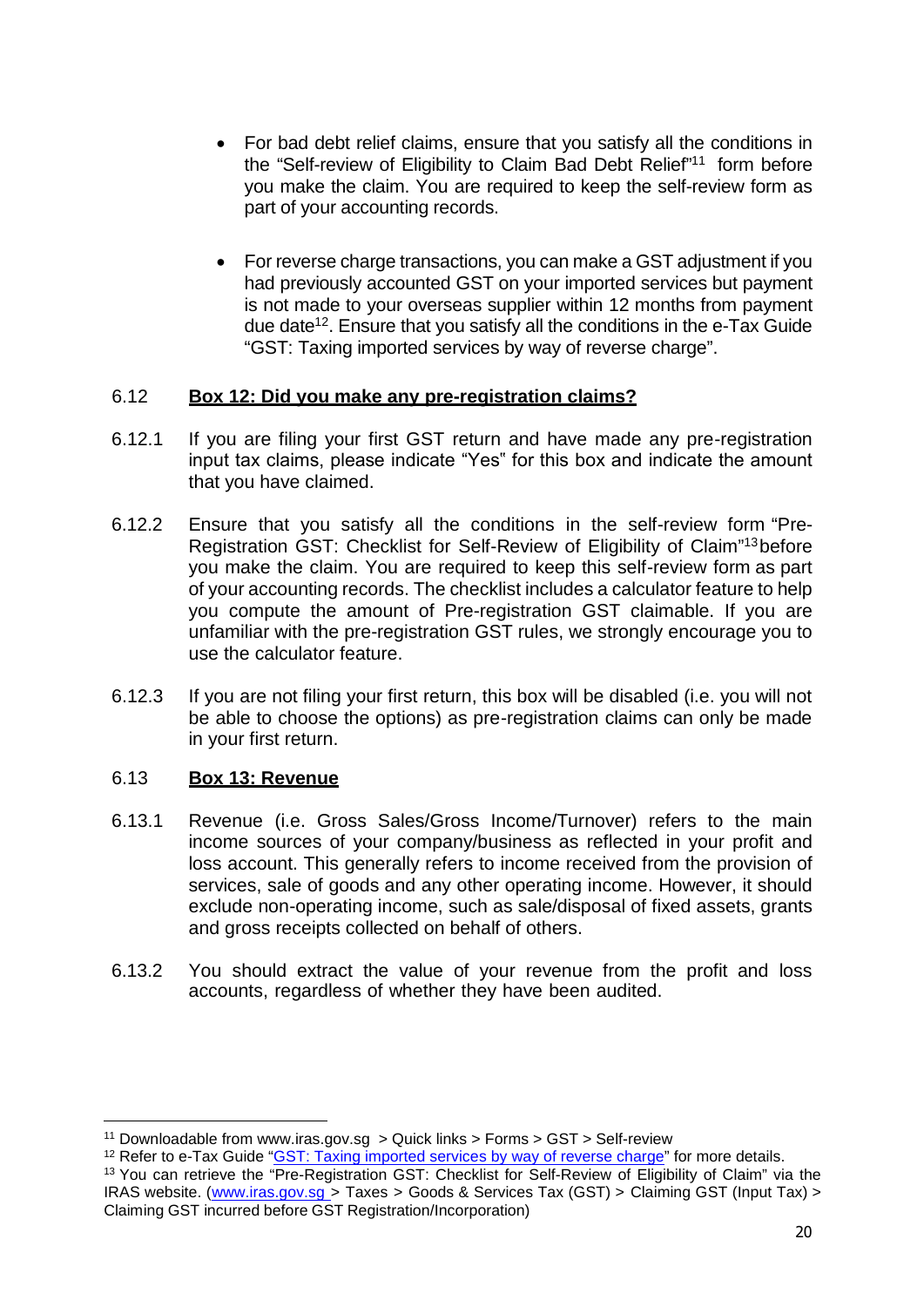## 6.14 **Box 14: Did you import services subject to GST under Reverse Charge<sup>14</sup>?**

6.14.1 This is a new box that will be included in the GST Return from 1 Jan 2020. This box is only applicable to businesses that are not entitled to full input tax claims (e.g. businesses making exempt supplies, charities, voluntary welfare organisations, investment holding companies deriving only dividend income) and have procured services from overseas suppliers. If you are required to account for GST on imported services under reverse charge regime, indicate 'Yes' for this box and state the value of imported services subject to GST. The same amount should also be included in the total value of standard-rated supplies reported in Box 1.

## 6.15 **Box 15: Did you operate an electronic marketplace<sup>15</sup> to supply digital services subject to GST on behalf of third-party suppliers?**

- 6.15.1 This is a new box that will be included in the GST Return from 1 Jan 2020. This box is only applicable to overseas/local electronic marketplace operator that is required to charge and account GST under the overseas vendor registration regime. If you are an overseas/local electronic marketplace operator supplying digital services on behalf of suppliers listed on your platform, indicate 'Yes' and include the value of such digital services that are subject to GST in Box 15. The same amount should also be included in the value of standard-rated supplies reported in Box 1.
- 6.16 **Box 16 to Box 19: Import GST Deferment Scheme (IGDS) section**  (To be re-numbered from Box 14 to Box 17 from 1 Jan 2020)
- 6.16.1 These boxes are not available in the GST return for most businesses as only businesses approved under IGDS are required to complete them. For more information on completing these boxes, please refer to e-Tax Guide "GST: Import GST Deferment Scheme".

 $14$  For more information on reverse charge, please refer to e-Tax Guide "GST: Taxing imported services by way of reverse charge".

<sup>15</sup> For more information on overseas vendor registration regime, please refer to e-Tax Guide "GST: Taxing imported services by way of an overseas vendor registration regime".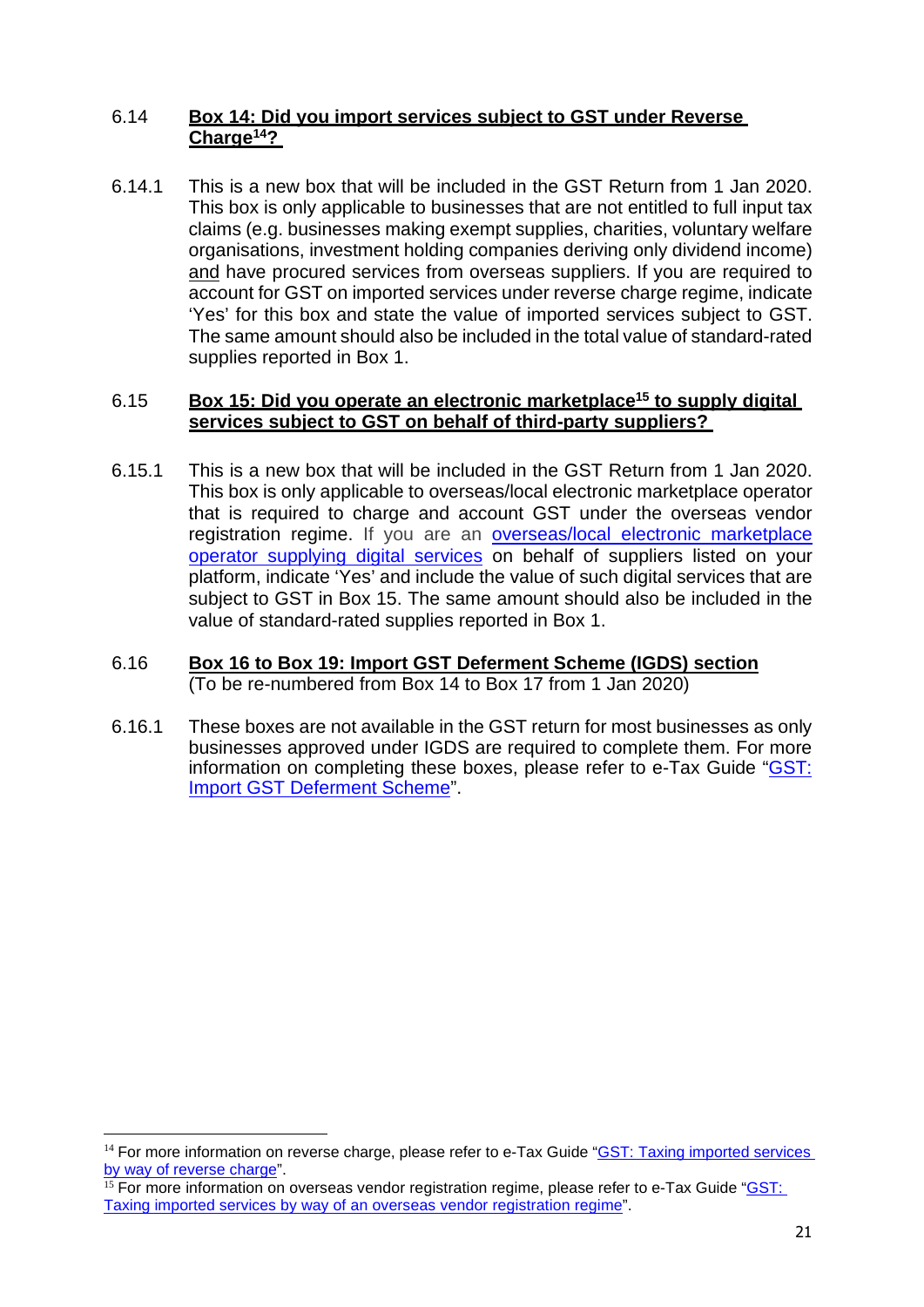## **7 Payment**

## 7.1 **Payment due date**

- 7.1.1 You are required to pay the GST due by the filing due date of your GST F5/F8 return, which is generally within one month from the end of the accounting period. This is unless you have requested for an extension of filing due date and this has been approved by IRAS.
- 7.1.2 If you have an existing GIRO arrangement for the payment of GST, the payment will be deducted on the  $15<sup>th</sup>$  of the following month after you have filed your GST F5/F8 return. GIRO deduction will take place on the following working day (i.e. Mondays to Fridays, excluding Public Holidays) if the 15<sup>th</sup> of the month is not a working day.
- 7.1.3 The GIRO deduction date will be shown on the acknowledgement page after e-Filing your return. You can also view the deduction date and amount via mytax.iras.gov.sg (Select Account > View Payment Plan > View plan). No notice will be sent to you prior to the deduction.

|                                   | <b>Accounting Period</b> | <b>Payment modes</b>                 |             |  |
|-----------------------------------|--------------------------|--------------------------------------|-------------|--|
| <b>Filing</b><br><b>Frequency</b> |                          | <b>Other modes</b><br>(besides GIRO) | <b>GIRO</b> |  |
| Monthly                           | 1 Jul 2019 - 31 Jul 2019 | 31 Aug 2019                          | 15 Sep 2019 |  |
| Quarterly                         | 1 Jul 2019 - 30 Sep 2019 | 31 Oct 2019                          | 15 Nov 2019 |  |

7.1.4 Example:

7.1.5 If you have submitted GST F7 and GST is payable to the Comptroller, the payment due date is on the same date as the filing due date of the GST F5/F8 for the same accounting period. Hence, you have to pay the GST immediately since this additional amount should have been paid to the Comptroller earlier, had the return been filed correctly.

## 7.2 **Modes of payment**

- 7.2.1 We strongly encourage you to opt for payment and refund of GST via GIRO.
- 7.2.2 You can download a copy of the GIRO application form from the IRAS website<sup>16</sup>. Applications using GIRO forms may take more than 3 weeks to process, including the bank's processing time.
- 7.2.3 You can also pay through other electronic payment modes:
	- PayNow QR
	- Internet banking bill payment

<sup>&</sup>lt;sup>16</sup> www.iras.gov.sg > Quick Links > Forms > Other Taxes & Services > GIRO Application Forms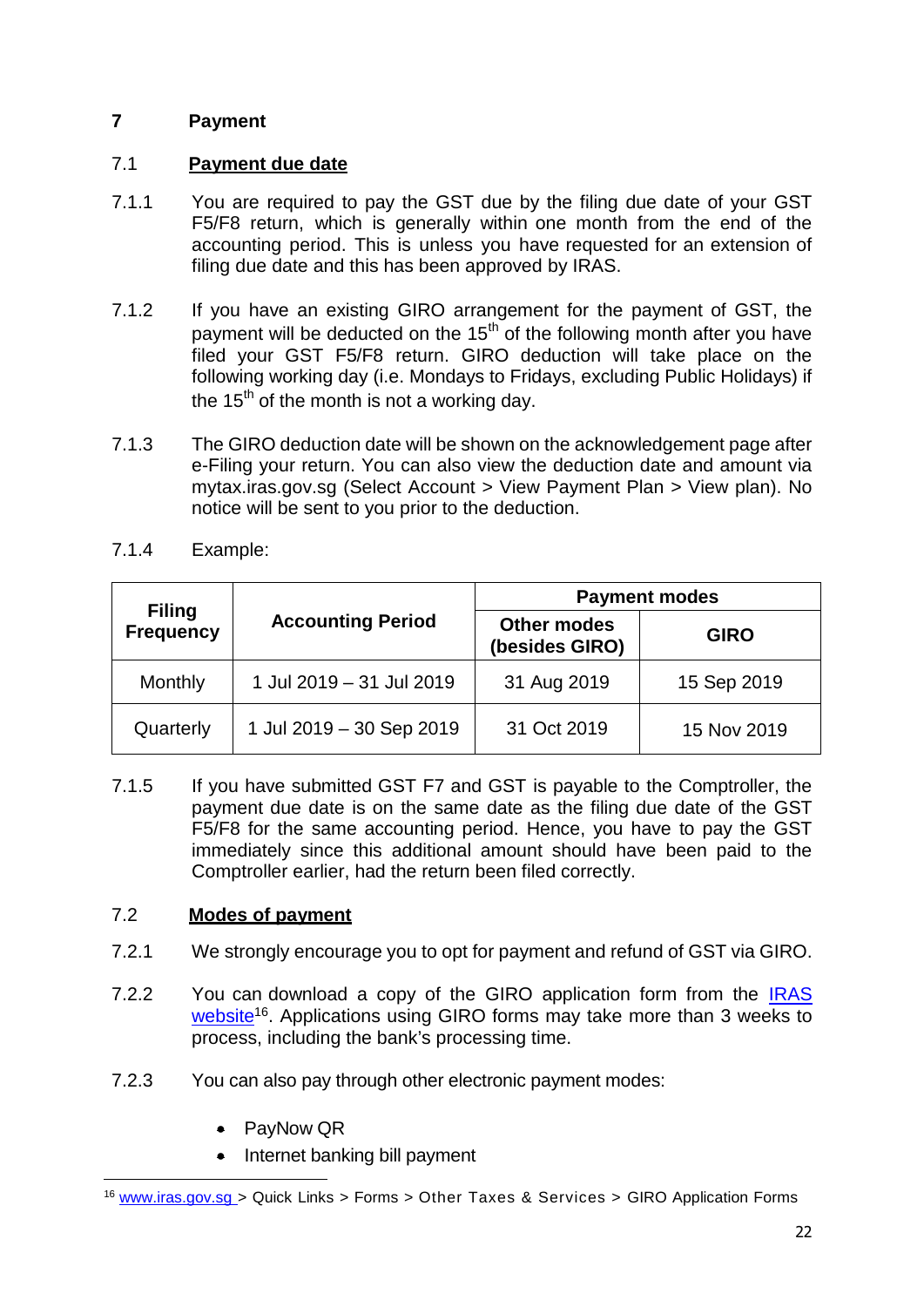- Internet banking fund transfer
- DBS PayLah! mobile app
- Phone banking
- ATM
- $\triangle$  AXS
- SAM
- NETS over the counter at the post office
- 7.2.4 Overseas companies with no local bank account may pay via telegraphic transfer.
- 7.2.5 Refer to our webpage on Tax Payment for more information on the different modes of payment.

## 7.3 **Other payment matters**

7.3.1 If your net amount payable for the accounting period is less than \$5, no payment is required and it will not be carried to the next return.

## **8 Refund**

- 8.1 If the net amount refundable is less than \$5 for the accounting period that you have filed, no refund will be made to you and it will not be carried to the next return.
- 8.2 Refund will be made within one month and three months from the receipt date of the monthly and quarterly GST return, respectively.
- 8.3 Example:

| <b>Filing</b><br><b>Frequency</b> | <b>Accounting Period</b> | Date return<br>received | $is$ Refund<br><b>Due</b><br><b>Date</b> |
|-----------------------------------|--------------------------|-------------------------|------------------------------------------|
| Monthly                           | 1 Jul 2019 - 31 Jul 2019 | 29 Aug 2019             | 29 Sep 2019                              |
| Quarterly                         | 1 Jul 2019 - 30 Sep 2019 | 29 Oct 2019             | 29 Jan 2020                              |

- 8.4 Your refund can be withheld for the following reasons:
	- Outstanding GST return(s)
	- Other outstanding taxes or penalties
	- Under audit by the Comptroller and have not furnished information as requested by the Comptroller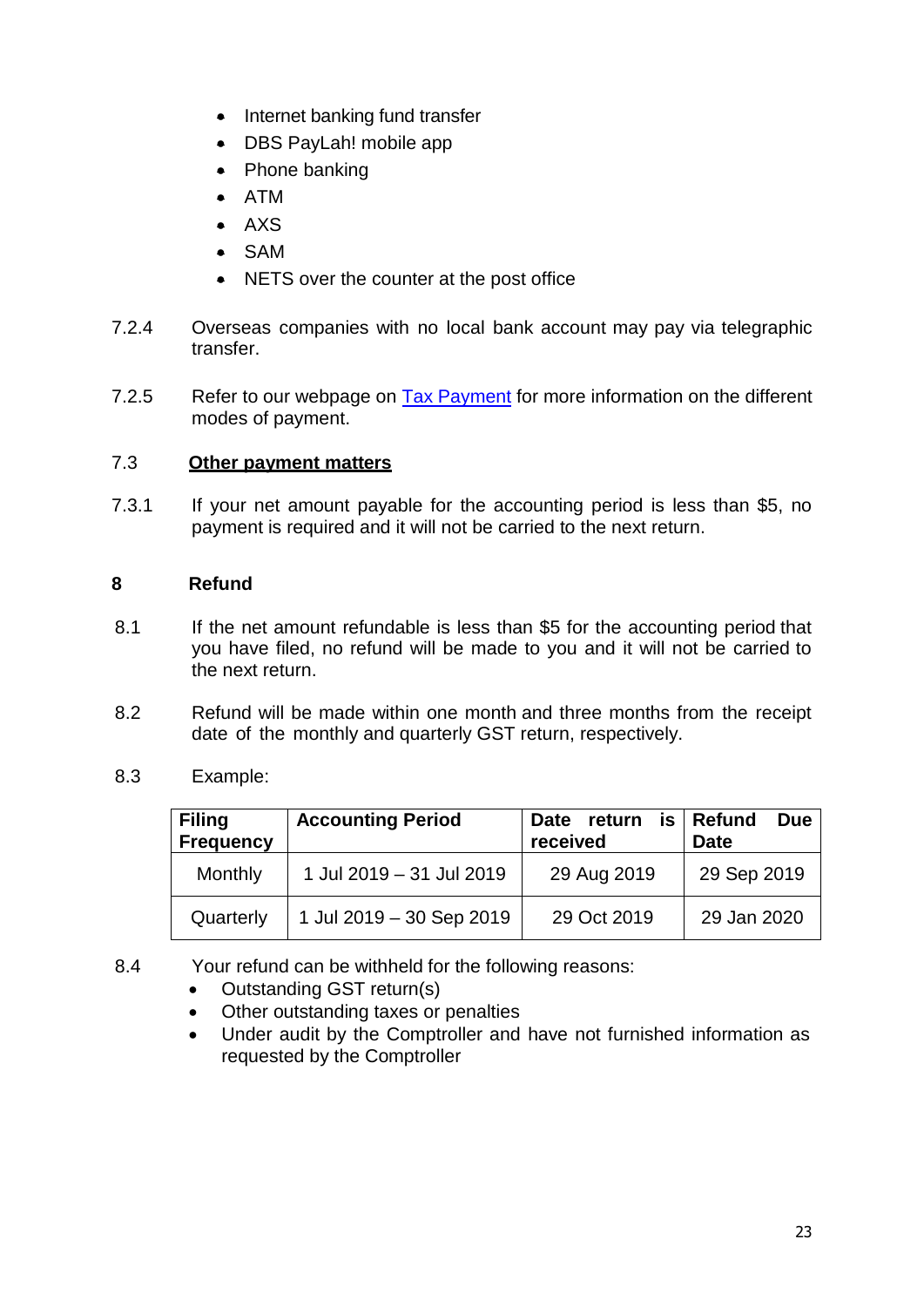- 8.5 In the above circumstances, you will be paid interest if the refund is not made within three months after filing of the outstanding return(s), compliance with the request for information, or deduction of the outstanding taxes and penalties from the refund. For other circumstances where credit will not be refunded automatically, no interest will be payable. Please refer to the IRAS website<sup>17</sup> for more information.
- 8.6 The interest rate for late refunds is subject to review and is determined by the Ministry of Finance annually. Please visit the IRAS website for the current interest rate<sup>18</sup>.

## **9 Penalty**

## 9.1 **Late filing**

- 9.1.1 If you do not file the GST F5/F8 by the due date, the Comptroller can issue an estimated assessment and impose 5% late payment penalty on the estimated tax. Once you have filed the GST return, your estimated assessment may be revised to the actual assessment and the 5% penalty will be revised to 5% of the actual assessment.
- 9.1.2 In addition, there is a late submission penalty of \$200 per month. The late submission penalty is imposed immediately if the GST return is not filed by the due date. The penalty will continue to be imposed for every completed month that the GST F5/F8 return is outstanding, till the maximum of \$10,000 for each outstanding F5/F8 return.

## Example:

Company A submitted the GST F5 for the accounting period ending 31 Mar 2019 (which is due on 30 Apr 2019) on 5 Jun 2019.

A penalty of \$200 is imposed immediately after the due date and an additional \$200 penalty is imposed for each completed month the return is outstanding for. Hence, the late submission penalty payable by Company A will be \$400 (\$200 x 2 months).

9.1.3 For non-filing of GST returns, you can also be summoned to Court and/or issued a Warrant of Arrest.

## 9.2 **Late payment**

9.2.1 A 5% penalty will be imposed on the GST return that you have filed or on the estimated tax as per the estimated assessment if you have not filed. You will receive a letter (Demand Note) via post notifying you of the 5% penalty imposed.

<sup>&</sup>lt;sup>17</sup> www.iras.gov.sg > Taxes > Goods & Services Tax (GST) > GST Payments/Refunds > Refunds

 $18$  www.iras.gov.sg > Taxes > Goods & Services Tax (GST) > GST Payments/Refunds > Refunds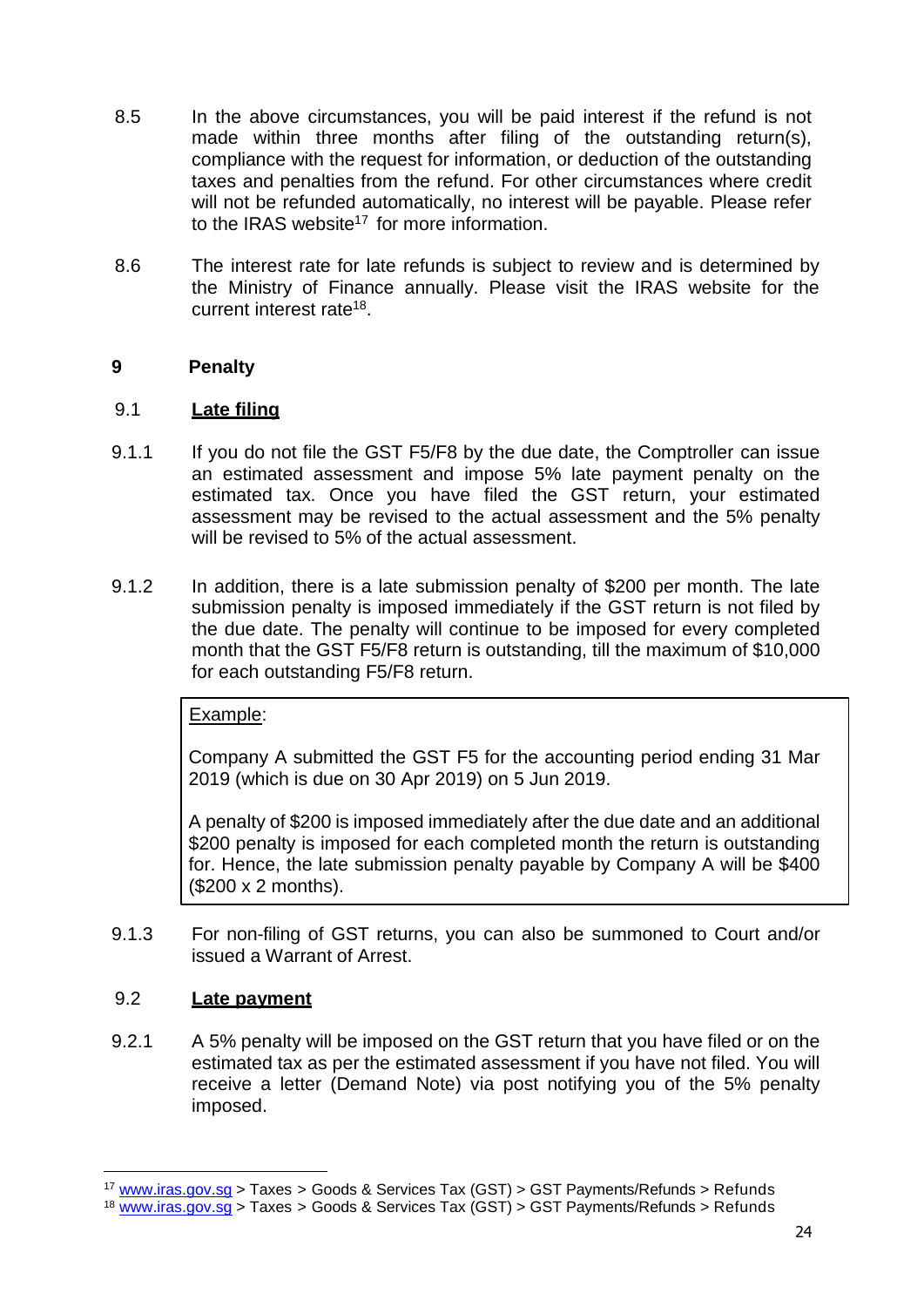9.2.2 If GST payment is still outstanding 60 days after the 5% penalty is imposed, a 2% additional penalty will be imposed for each month the tax remains unpaid. The total additional penalty will not exceed 50% of the outstanding tax.

## Example:

Company B submitted the GST F5 for the accounting period ending 31 December 2019 on 30 January 2020 but did not make payment for the net GST payable of \$10,000. It receives a Demand Note. Payment is only received on 15 June 2020.

Amount of 5% late payment penalty =  $5\%$  x  $$10,000 = $500$ Amount of 2% additional penalty =  $2\%$  x 4 months x \$10,000 = \$800 Total amount of penalty =  $$500 + $800 = $1,300$ 

## **10 Contact Information**

10.1 For enquiries on this e-Tax Guide, please contact the Goods and Services Tax Division at www.iras.gov.sg (select "Contact Us").